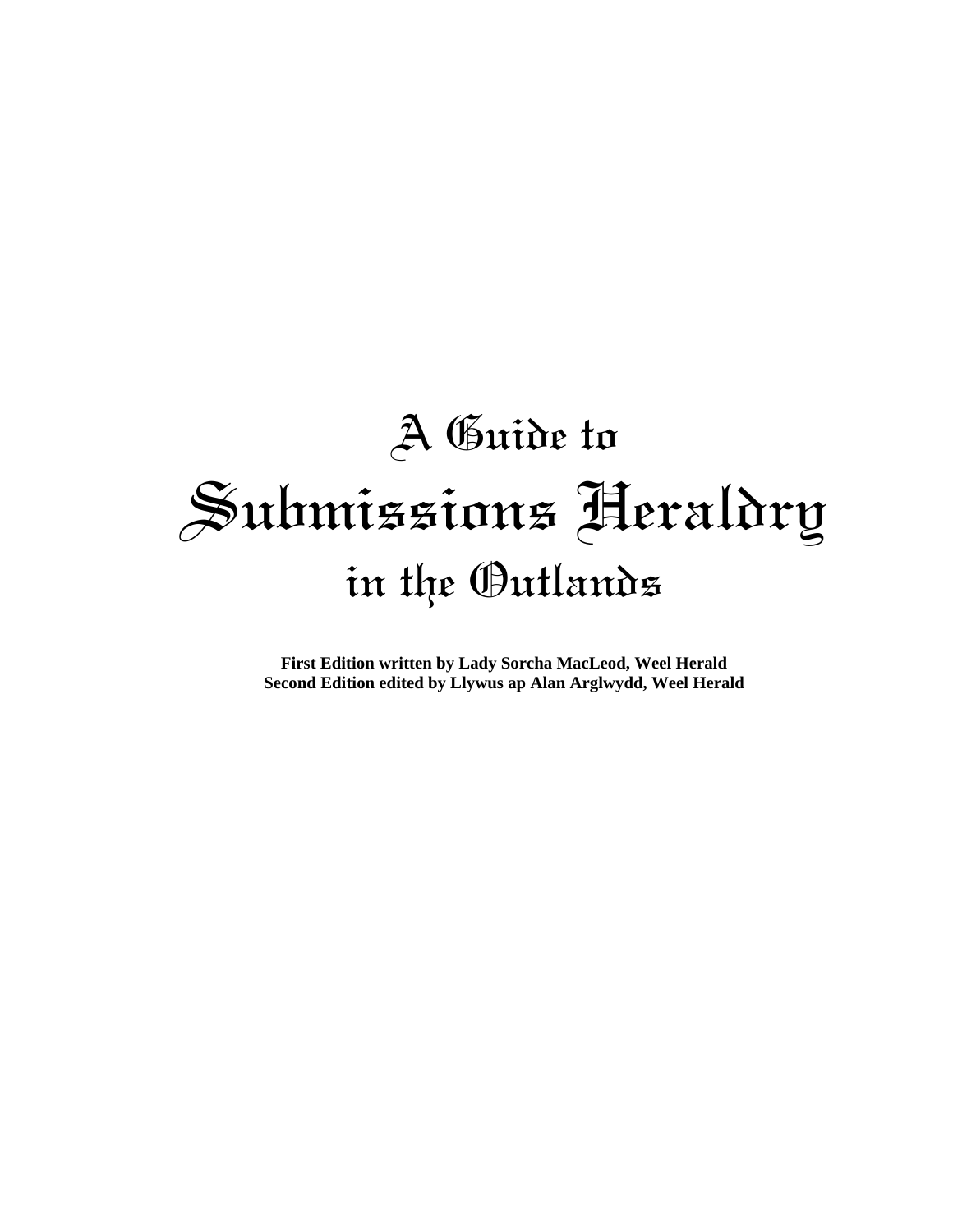#### **Foreword from the Weel Pursuivant**

This handbook, published March, Anno Societatis XXXVII (2003), is intended as a reference on the research and submission of SCA names and devices. It covers the forms, the deadlines, and the rules that affect heraldic submissions in the Outlands, and is presented here as a guide for anyone wishing to do "book heraldry" within our fair kingdom. This handbook is published as a companion volume to *A Handbook for Heraldry in the Outlands*. The information contained herein is designed to be used in conjunction with the *Administrative Handbook* and the *Rules for Submissions*.

For more information concerning these documents, or to make suggestions for the next edition, please contact the Weel Pursuivant currently listed on the Outlands College of Heralds roster.

#### **Credits**

This handbook was written by Lady Sorcha MacLeod, Weel Pursuivant. I wish to thank the following gentles for their assistance in this undertaking: THL Pendar the Bard, Musimon Herald, for his suggestions and patient explanations, Master Daniel de Lincoln, Laurel Clerk, for his revision of the Laurel Process section and explanations of the obvious, Lady Mór inghean Chathail for her proofreading and research assistance, the scahrlds@listserv.aol.com list for suggestions for the Resources section and proofreading the section on conflict-checking simple armory, and the heralds of the Outlands, without whom I would not have had the honor of completing this task.

#### **Acknowledgments, 2nd Edition**

For this  $2<sup>nd</sup>$  edition I wanted to leave the flavor and feel of the manuscript alone while updating it for changes that have occurred within the past six years. I fleshed out some areas with addition information, updated all submission forms and the sections related to them and corrected information related to contacts and resource. I did change most of the formatting and the glossary was expanded.

I could not have completed this edition without the gentle assistance of Lady Marie de Blois, White Stag Principal Herald, who provided me with guidance and suggestions for changes and additions. I would also like to thank Bantiarna Wyndylyn Leanb na Doinneann for her proofreading of the Guide.

Llywus ap Alan, Weel Herald, October AS.XLIV (2009)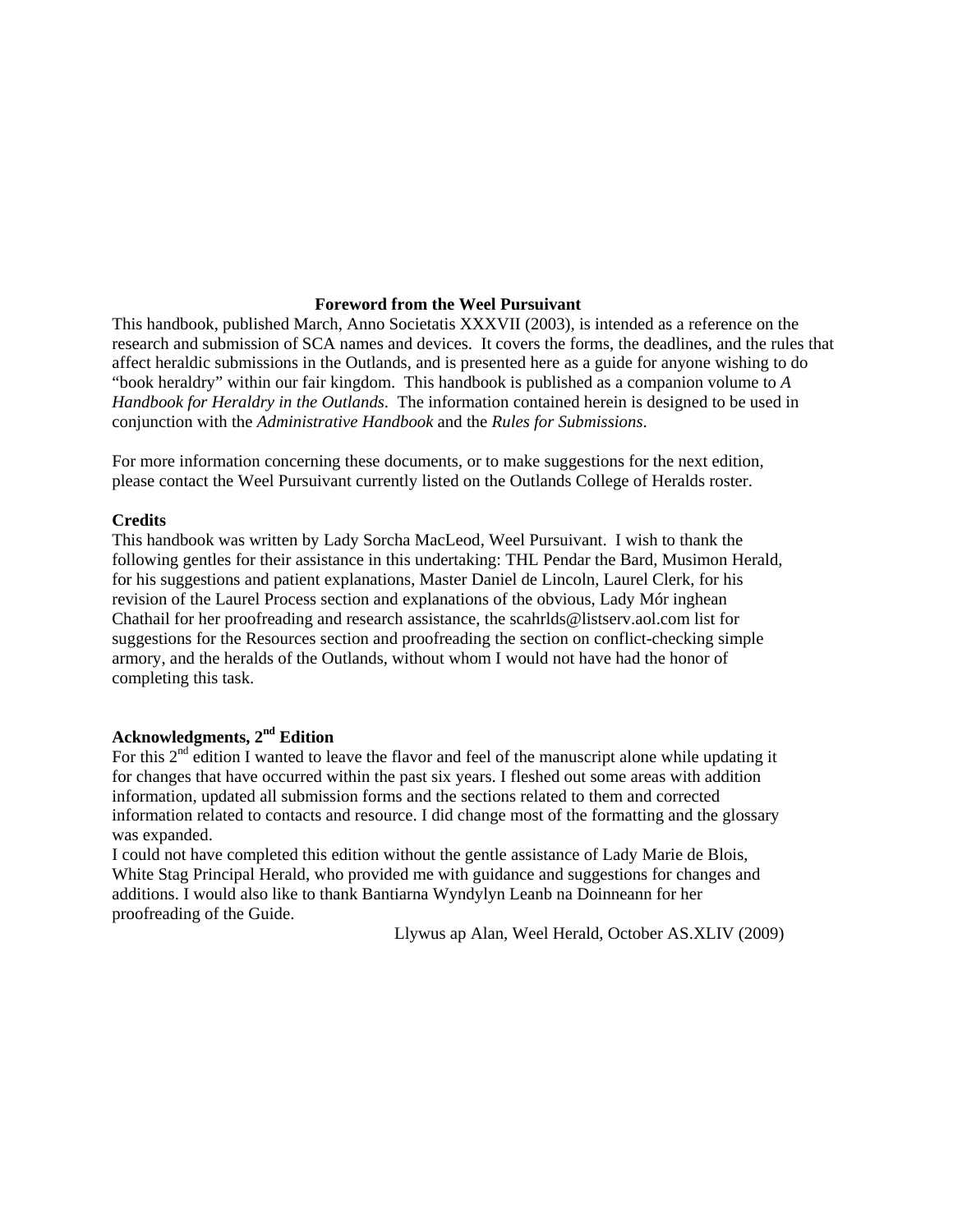# **Table of Contents**

| $\mathbf{I}$                                               |  |
|------------------------------------------------------------|--|
| A)<br>B)<br>C)<br>D)<br>i)<br>ii)<br>iii)<br>$\mathbf{II}$ |  |
| A)<br>III)                                                 |  |
| IV)                                                        |  |
| V)                                                         |  |
| A)<br>B)<br>C)<br>D)<br>VI)                                |  |
| VII)                                                       |  |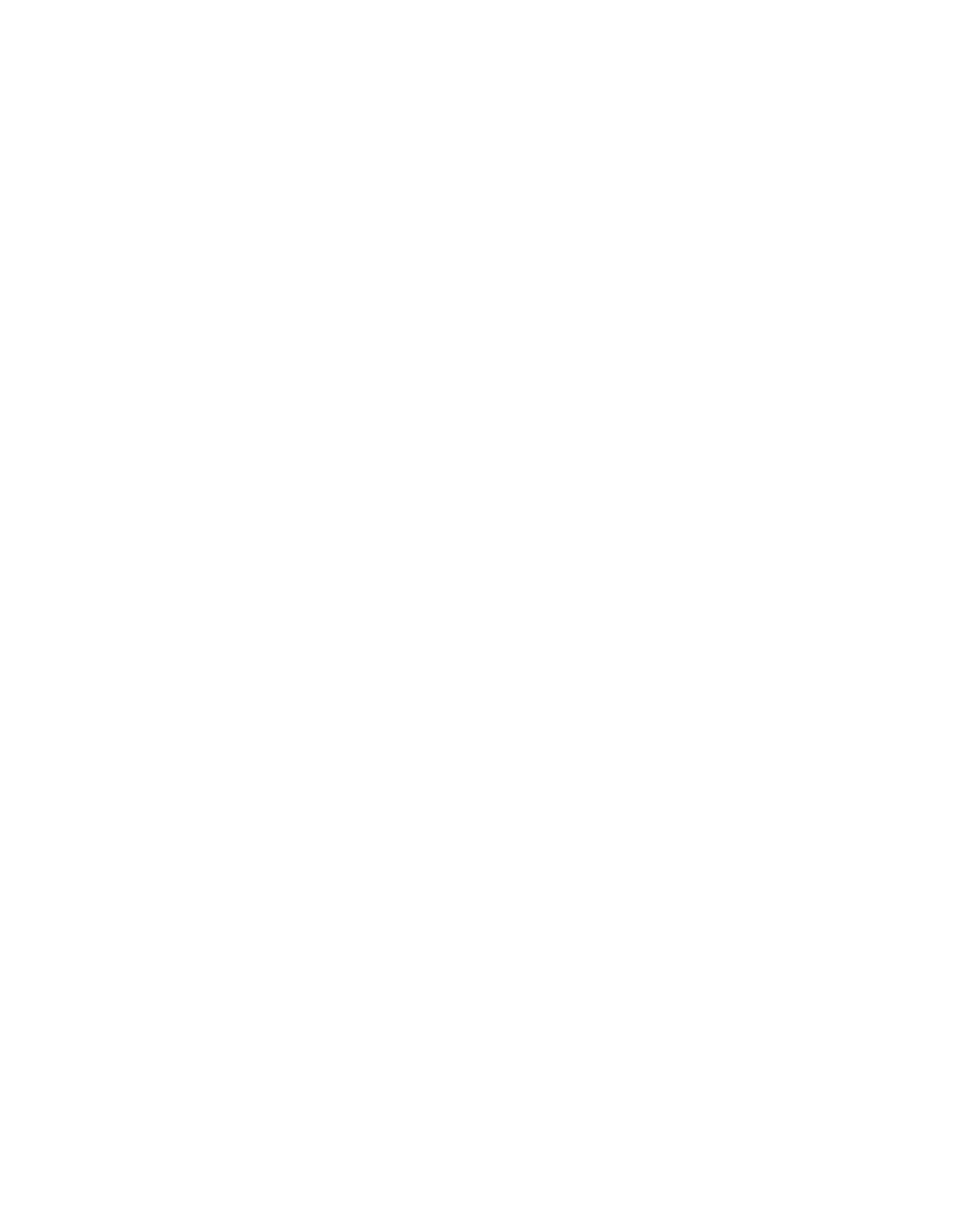# <span id="page-4-0"></span>**I) The Submissions Process**

This chapter goes over the entire submission process from initial consultation to the final publishing of the Letter of Acceptances and Returns, detailing what happens at each stage.

#### **A) Local herald Processes and Duties**

The local herald, whether a branch herald or at-large, has an initial duty to consult with new clients on what name and/or armory they would like to register. During this consultation, you should provide your client with some basic rules. Explain that their name must be unique to themselves and not that of another person, SCA or historical. Explain a few basics of armory, such as "No metal on metal, nor color on color" and that armory in period was often inherited, and therefore many times had little to do with the occupation or interests of the bearer. This will help get your submitters on the right track toward period style armory.

While research is primarily the responsibility of the client, yours is a position of service. Part of your job is to help your client find good documentation. To that end, you might try to increase your local resources, so you have good documentation to share with your clients. Also, check your local library, and note what resources it has. You can ask your library to purchase specific books and can even suggest that they be cataloged as reference materials, so you know they will be there when you need them. Libraries are interested in purchasing materials that will be used, and most welcome suggestions. Library purchases can take time, so be patient.

Appendix H of the Administrative Handbook contains a list of standard references that do not require photocopies to Laurel. **Note:** This does not mean that because a name is listed in one of these sources that it is period or will be passed. It merely means that the College of Arms is familiar with these sources, and has ready access to them. You must still write on the form what the source says about the name you are documenting.

You should also do your best to conflict check the names and devices you send to kingdom. Chapter III of this handbook will go over conflict checking in more detail. If you are ever in doubt about a submission, send it anyway. Just inform your client that you aren't sure if there is a conflict or not, and you want kingdom to double-check you.

Once a name or armory has been decided on, and any necessary documentation is gathered, it is time to begin the submission process. Sit down with your client and go over each form you need. Explain each section and what it means to your client if they do check or do not check a given box. I will cover this in more detail in the next section. Next, get photocopies. The client may do this, or you may choose to handle this part. If you expect to be reimbursed for your copy costs, make sure you get a receipt.

For name submissions, you will need:

- 1 complete copy of the form and all documentation for your files
- 1 complete copy of the form and all documentation for Rampart's files
- 1 complete copy of the form and all documentation for Laurel

Make sure your client keeps a full copy for himself. You should receive 3 complete copies of the form and all documentation. File one and send the other two to Rampart.

For armory submissions, you will need:

| 1 line drawing for your files | 1 color copy for your files |
|-------------------------------|-----------------------------|
| 1 line drawing for Rampart    | 1 color copy for Rampart    |
| 2 color copies for Laurel     |                             |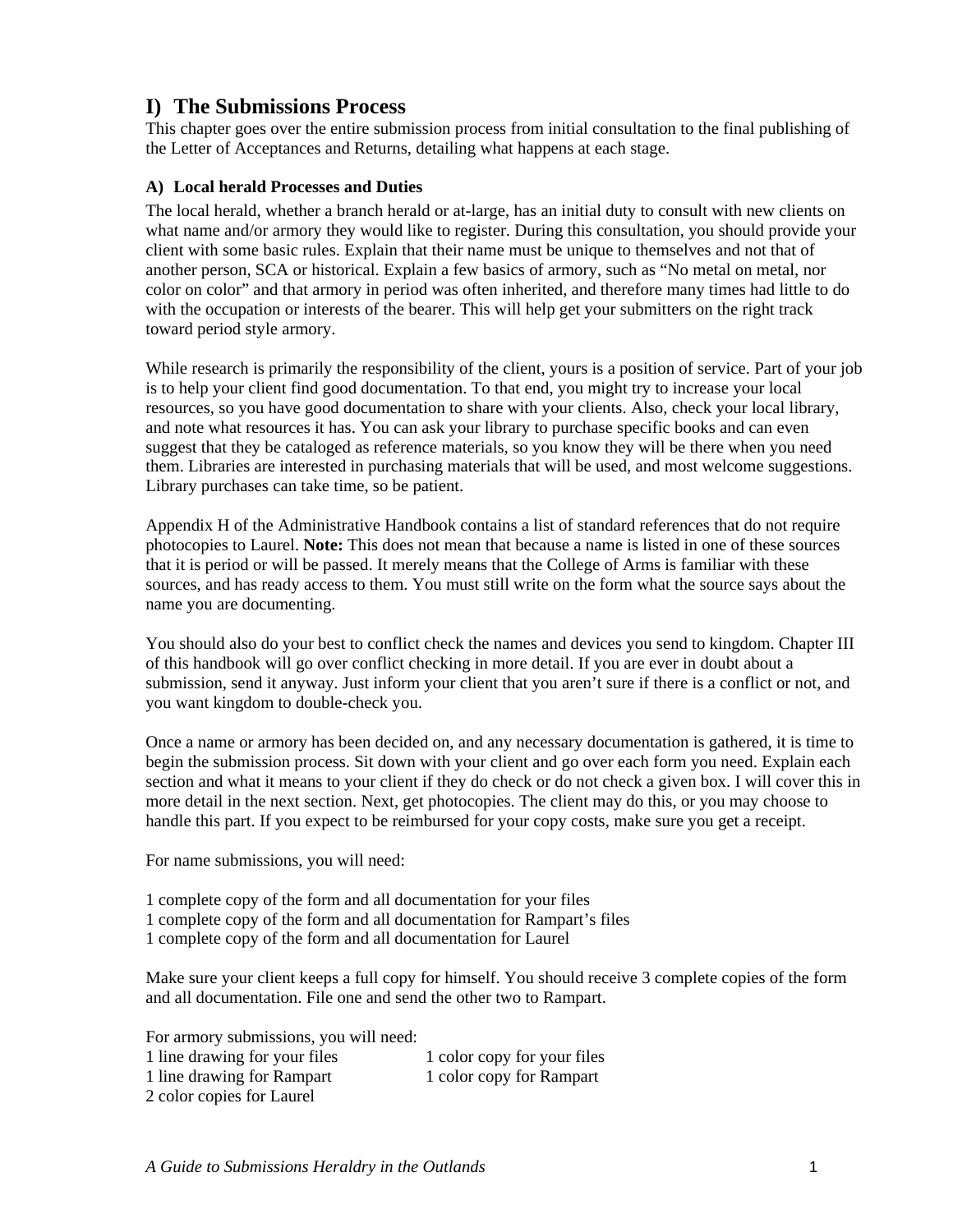Again, make sure your client keeps a full copy for herself. You should receive 2 line drawings and 4 color copies. The color copies should be solidly colored in with standard heraldic tinctures. The only acceptable method for coloring armory submissions is watercolor markers, such as the Crayola™ Classics. These markers are readily available, come in true heraldic colors and do not fade over time. Color printer and copier copies and are discouraged, as many of them have inks that are fugitive (they fade and/or change color). Do not color the forms using colored pencils, as they are too pale to clearly represent heraldic colors. Also do not use crayons, chalk, oil pastels, or paints. These can cause the forms to stick to each other, and have a tendency to rub off or run and bleed. Any of these latter coloring methods risk having your client's submission returned for redraw. Please use a bright yellow color for "Or" and leave the white paper uncolored for "argent." Do not use silver or gold of any sort on the forms, it is too hard to identify, and will be returned for a redraw. Keep one of each for your files, and send the remaining copies to Rampart. If you have documentation for any armorial submission, attach a complete copy of all documentation to *each* copy of the form.

Now is a good time to make a file for your client, if you have not already done so. If you use the same filing system the College of Arms uses, write your client's submitted name on the tab of a manila folder. Place your copies of each form and documentation, as well as any consultation notes, sketches, or correspondence you have had regarding the submission in the folder, and file it in the appropriate alphabetical hanging file in your In Process section of your file box or cabinet. The CoA files alphabetically by SCA given name.

Collect the necessary fees from your clients. All funds must go through your local Reeve. If possible, collect the fee by check or money order, so that the paper trail begins with your client and their financial institution. If you collect fees in cash **you must give the same cash to your local Reeve or Exchequer**. It must never go through your personal checking account. The government considers that money laundering and it is illegal. For cash fees, **you must also make out a receipt**. You should offer a receipt to any client, regardless of payment method, but make sure to do so for any cash transaction. Give a copy to your client, keep one in your files, and give one to your Reeve or Exchequer. Have them initial your copy when you deliver the funds to them. This protects you in case of misfiling or loss.

At the time of writing, Outlands new submissions (or name or armory changes) cost \$8 each. Local groups may charge one additional dollar to cover office costs. Thus a single name or piece of armory is \$9, unless your group chooses not to charge the additional dollar. A name and device is \$18 (\$16 for groups not adding the surcharge). A name, device, and badge is \$27 (\$24). This amount is subject to change depending on postage and copy costs. Please check with Rampart if you are unsure as to the proper amount. There is no fee for a resubmission or change of **holding name**. Any other change is charged the same as a new submission.

There are a few other types of submissions which do not incur a fee, as noted in the *Administrative Handbook*: appeals, submission of alternate forms for standard titles or designations, proposed protection for mundane items, corrections of spelling or blazon, filing of heraldic wills, blanket letters of permission to conflict, release of items, or transfer of items from one owner to another (including those which execute a heraldic will). While these do not have specific forms, there are standard form letters in Appendix D of the *Administrative Handbook* which can be adapted as needed.

If a submitter brings you a full submissions packet with the correct numbers of forms, documentation, and fees, and wishes to submit them, it is your obligation to send on the submission, regardless of your opinion on the registrability of the submission. This can give the submitter access to a wider pool of resources and help with documentation, and let someone farther away be the one to say 'no' if necessary.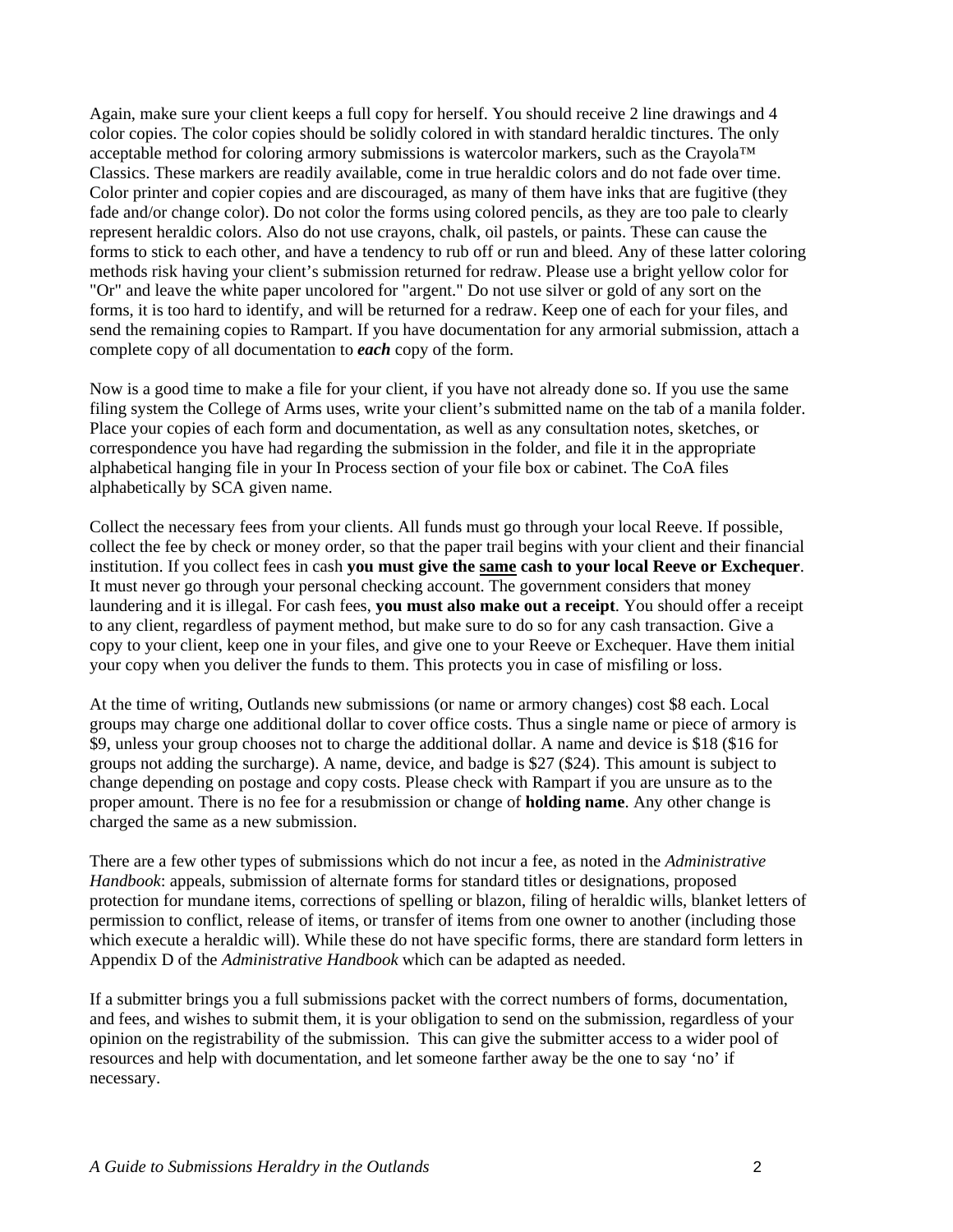<span id="page-6-0"></span>Once you have collected the fees, deposit them with your local Reeve as local income. \$1 of each submission stays with the local group to support the herald's office (again, unless your group does not charge this fee). Ask your local Reeve about a separate tally for the herald's funds – this will help you keep track of how much you have to spend on office supplies and resource materials. Ask your Reeve for a check made out to SCA-Kingdom of the Outlands in the amount that you need to forward for your entire batch of submissions. Thus, if you have four new submissions of any type, you will need to forward \$32 to Castle. Of the \$8 Castle receives for each new submission, \$5 stays at kingdom to pay for the postage, copy, and office supply costs incurred by the Rampart and Castle offices. Remember that resubmissions cost nothing to the client, but their processing still costs the Rampart office. The remaining \$3 from each new submission goes to Laurel for the same sort of processing costs there.

Once all forms and documentation are gathered, and you have received the check from your local Reeve, it is time to send the packet to Castle. Do not hold submissions any longer than necessary. To illustrate the timeline of the process, let us assume that you send the packet to Rampart postmarked in January.

Please use paperclips, not staples, to group your submissions – if you use staples, Castle will need to remove them upon receipt. **Tip:** smaller paperclips weigh less, and cause fewer increases in postage rates. Use the smallest paperclips that will actually hold your paperwork together. Group submissions by individual. If John Newclient submits a new name and device, put a copy of each set of documentation under each name form, stack them together and clip them. Put the line drawing on top of the color copies and clip them, adding them to the packet under his name forms. That way, Castle has all the paperwork for a given individual together, and need not go back and forth when creating the Letter of Presentation. Clip the check to the top submission with a brief note outlining what submissions are in the packet, and mail the packet. Castle's mailing address is in the Outlandish Herald.

Your major part of the paperwork is now complete. You have a few other duties as items go through the process – they will be noted at the end of the appropriate sections.

| Packet<br>to<br>Castle | LoP<br>posted | Internal<br>Commentary due,<br>Rampart decision<br>meeting,<br>LoR published,<br>LoI posted on<br><b>OSCAR</b> |     | Laurel<br>Commentary<br>Period |     | Laurel<br>decision<br>meetings | Draft LoAR<br>posted,<br>proofreading |            | Final LoAR<br>published |
|------------------------|---------------|----------------------------------------------------------------------------------------------------------------|-----|--------------------------------|-----|--------------------------------|---------------------------------------|------------|-------------------------|
| Jan                    | Feb           | Mar                                                                                                            | Apr | May                            | Jun | Jul                            | Aug                                   | <b>Sep</b> | Oct                     |

#### **B) Rampart and Castle Herald Processes**

*Example timeline for submission mailed in January* 

To illustrate the timeline of the process, as shown in the table above, let us assume that you send the packet to Castle postmarked in January.

Once submissions are received by Castle, he will check to see that the paperwork is filled out, the correct fees have been paid, and compile a Letter of Presentation (LoP). In our example, this will be the February LoP, and will contain all the submissions received by Castle postmarked in January. This is then posted on-line to the Rampart web site for commentary. Any herald is welcome to do commentary on Outlands LoPs.

At this point ownership of the process passes to Rampart. One month is given for Internal commentary, which Rampart collects and uses to determine which submissions will be passed on to Laurel, and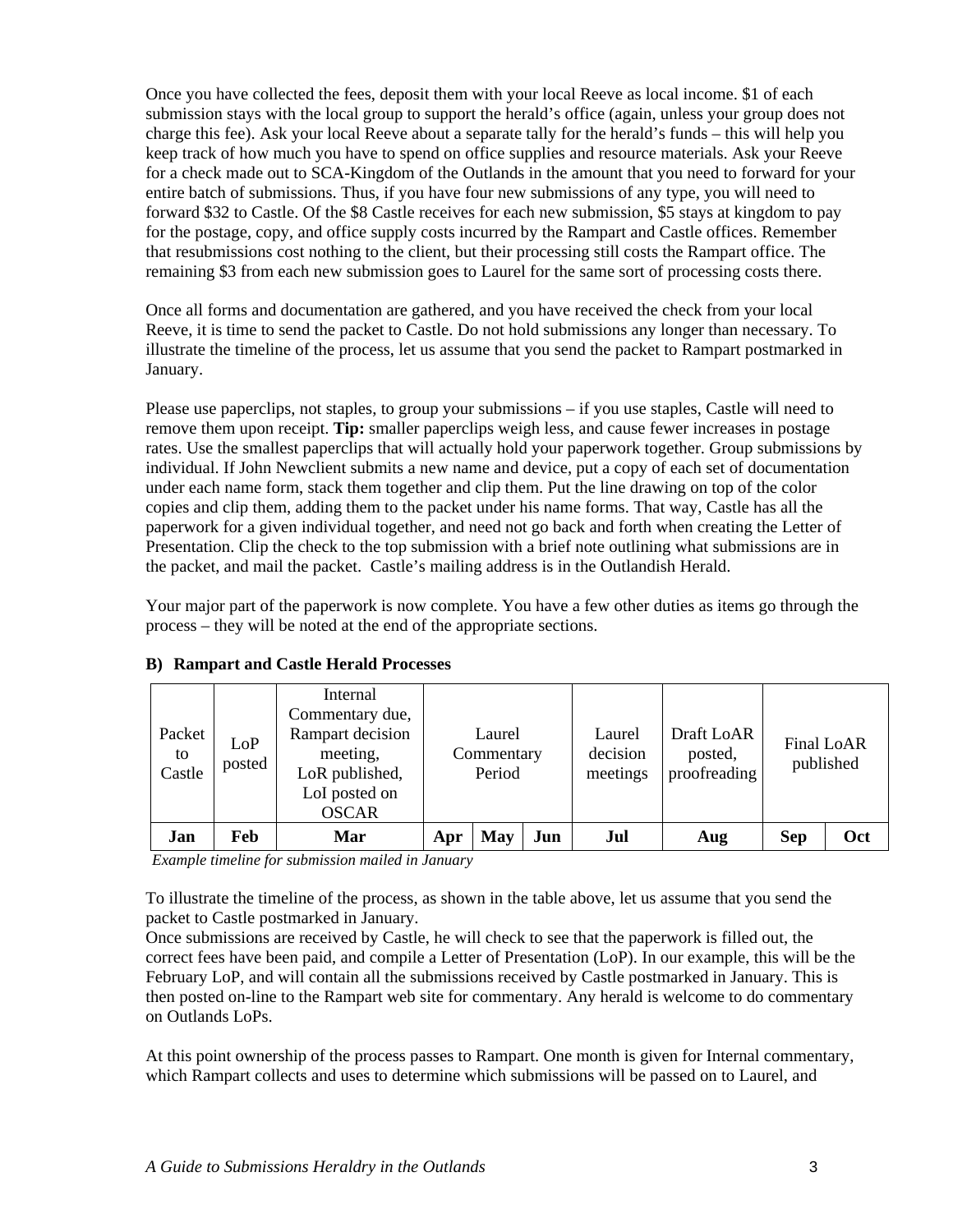<span id="page-7-0"></span>which need to be returned for more work. Thus, commentary for the February LoP is due by early March, and Rampart will make her decision based on commentary received by the deadline.

From those decisions, Rampart will compile a Letter of Intent (LoI) to send to Laurel, and a Letter of Response (LoR) to post on-line. Those will both be compiled and posted at the end March. At this stage, Besom Herald will use the LoR to write and send letters to submitters, with copies to the appropriate local heralds explaining whether their submissions were passed to Laurel or returned at kingdom. Any letter notifying a submitter of a return will include an explanation of why it was returned, and may include suggestions to correct the problem.

**Your duties:** Once Besom has notified you of the action taken on each submission, you should be sure to notify your clients whether their submission has passed kingdom or been returned. If it was returned tell them the reason for the return so they understand what needs to happen to make the submission registerable. Help any client with a return fix the submission or appeal the decision as appropriate. If you have a separate section in your files for items that are at Laurel, now is the time to move the items that have passed kingdom into that section.

It is important that you touch base with the client, even though Besom will send a letter of notification. Sometimes letters are lost, and sometimes you will receive your letter before the client receives his. It is particularly important in the case of returns, because the submitter may not understand the reason for the return, or the suggestions for altering their submission.

#### **C) Laurel/College of Arms Processes**

Once the College of Arms commenters have received the LoI, there are about four months allowed for commenting, as specified in the SCA College of Arms Administrative Handbook. Remember - the commenters are commenting on submissions from many or all of the kingdoms at any given time, and managing their mundane jobs and lives, as well as other SCA interests!

The CoA now uses an all electronic commentary system, known as OSCAR. This system eliminates the need to mail hard copies of commentary back and forth between the commenters, allowing for near realtime secondary commentary. The commentary period lasts three months, which allows people to schedule better around their lives because it can take many hours to research 15-20 LoIs per month. Once the primary commenter has posted their commentary on OSCAR other commenters may add additional comment. This may occur if there are questions concerning conflicts or name elements. For an LoI posted to OSCAR in March the commentary period lasts until the end of June.

From here on, the process varies depending on the particular Laurel team. In the current tenure, Wreath King of Arms rules on armory and Pelican Queen of Arms rules on names. They each have one or two all-day meetings in the middle of the month, and they finish research and write up results over the next month in the Letter of Acceptance and Return (LoAR). In our example, the meetings are in July and the first draft of the LoAR should be done in August.

The first draft is sent to first-round proofreading, which takes a couple of weeks. Occasionally proofreaders even notice an issue that neither the commenters nor the Sovereigns of Arms caught. That's why preliminary Laurel-level results are not announced, because last-minute changes occasionally happen and they don't want to misinform a submitter. There is then a second round of proofreading for a few days.

These processes have to be scheduled around later meetings and LoARs, so the time from the meeting to the final LoAR averages about two months. In the example, the July meeting results are published in September to October. Finally, the LoAR is published, and the results are known. A clerk for the Laurel office files all the finished paperwork. The \$3 per new submission that Rampart sends with the LoI goes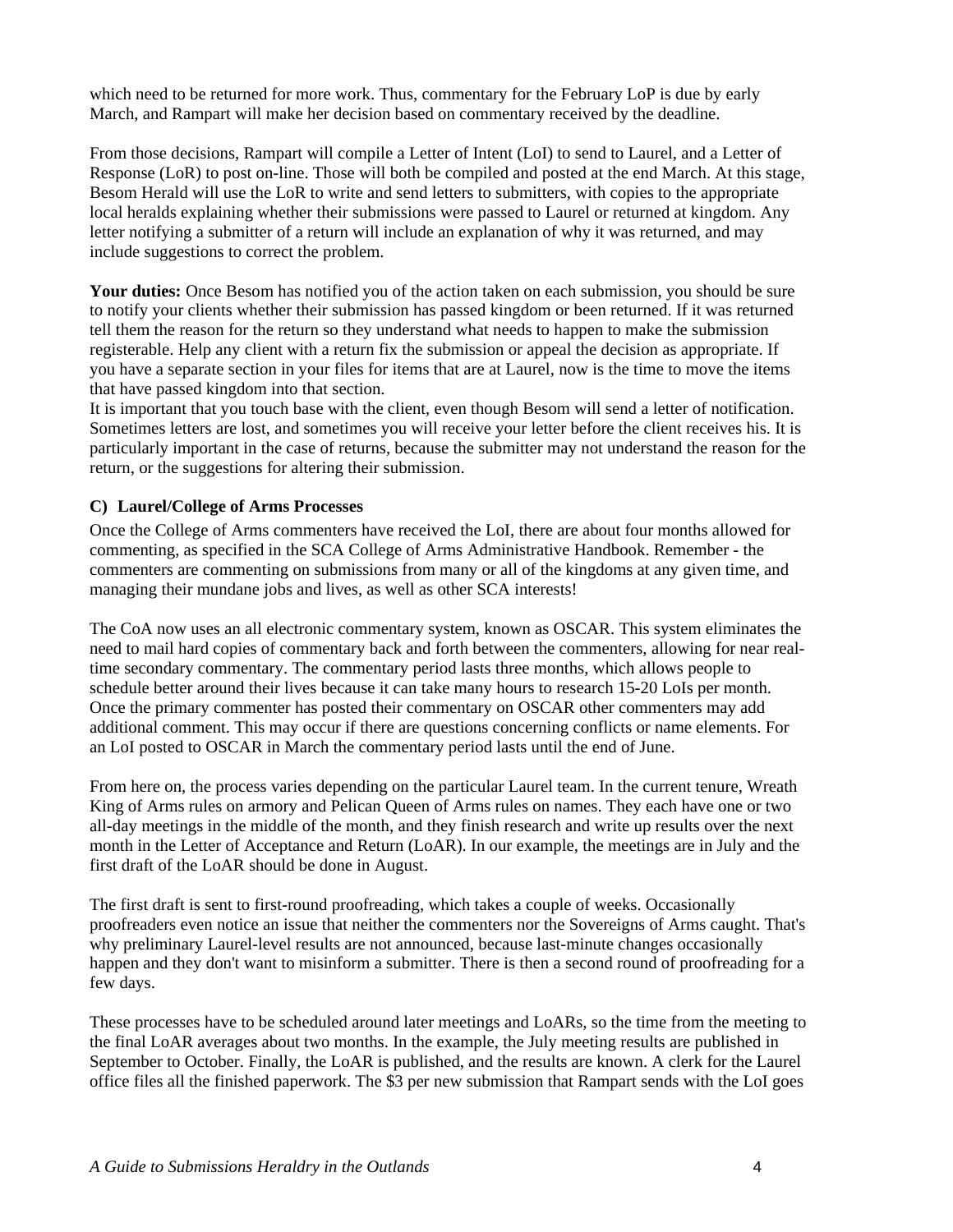<span id="page-8-0"></span>toward the costs of postage, copies, associated office supplies, and storing the many, many file cabinets of submissions received by Laurel over the last four decades.

**Rampart's duties:** Rampart follows the submissions as they are discussed on OSCAR, providing additional information if needed by the College of Arms.

**Besom's duties:** Once again, Besom will write and send letters to clients explaining whether their submissions were registered or returned at Laurel, and will explain any returns.

**Your duties:** Again, notify your clients of the ruling on their submissions, explaining any returns. Assist clients with returns in fixing their submissions or preparing an appeal. Move the folders for registered items into your permanent files.

#### **D) Filling Out the Forms**

There are very specific forms for heraldic submissions. Use of anything other than the current approved forms, or modifying the forms in any way, will be cause to have the submission returned. Approved forms are available from the Rampart web site. Examples of the forms are available at the end of his handbook.

#### **i) Name Forms**

"Society Name" This is the client's primary name as being submitted to, or as registered with, the College of Arms. If the client is submitting an alternate name, do **not** put it here, place the registered primary name here, instead.

"Name being submitted (if different from above)" If the client is submitting an alternate name or a household name, place it here.

"Legal name", "Address", "Phone Number", "E-mail Address", "Date of Birth" and "Gender" checkboxes are pretty self-explanatory.

"Branch Name" Place the name of the branch where the client lives in this blank.

"Date Submitted" This is the date you receive all necessary paperwork.

"Consulting Herald" and "Herald's E-mail/Phone" This is you! If the client does all the work, and simply needs you to handle the funds and send the forms, leave this blank, or write "Self." If you have assistance on the consulting, do your best to credit your helpers.

"Name(s) previously submitted but not registered" If a name submission is returned, there is still a file with that name in the works. Place that name here, so the paperwork can be put together.

"Kingdom submitted from" If the client has submitted a name through another kingdom, write that here.

"Date returned" If the name was returned, write the date it was returned and put a K next to it if it was returned from the kingdom, or an L next to it if it was returned from Laurel.

"Name Type" Check **Primary** if the name is desired to be the major name of use for the client. Check **Alternate** if the client has a registered primary name, but wishes another for occasional use. Check **Household** if applicable. **Other** is likely to be an award name. Be sure to fill in the blank if you check this option.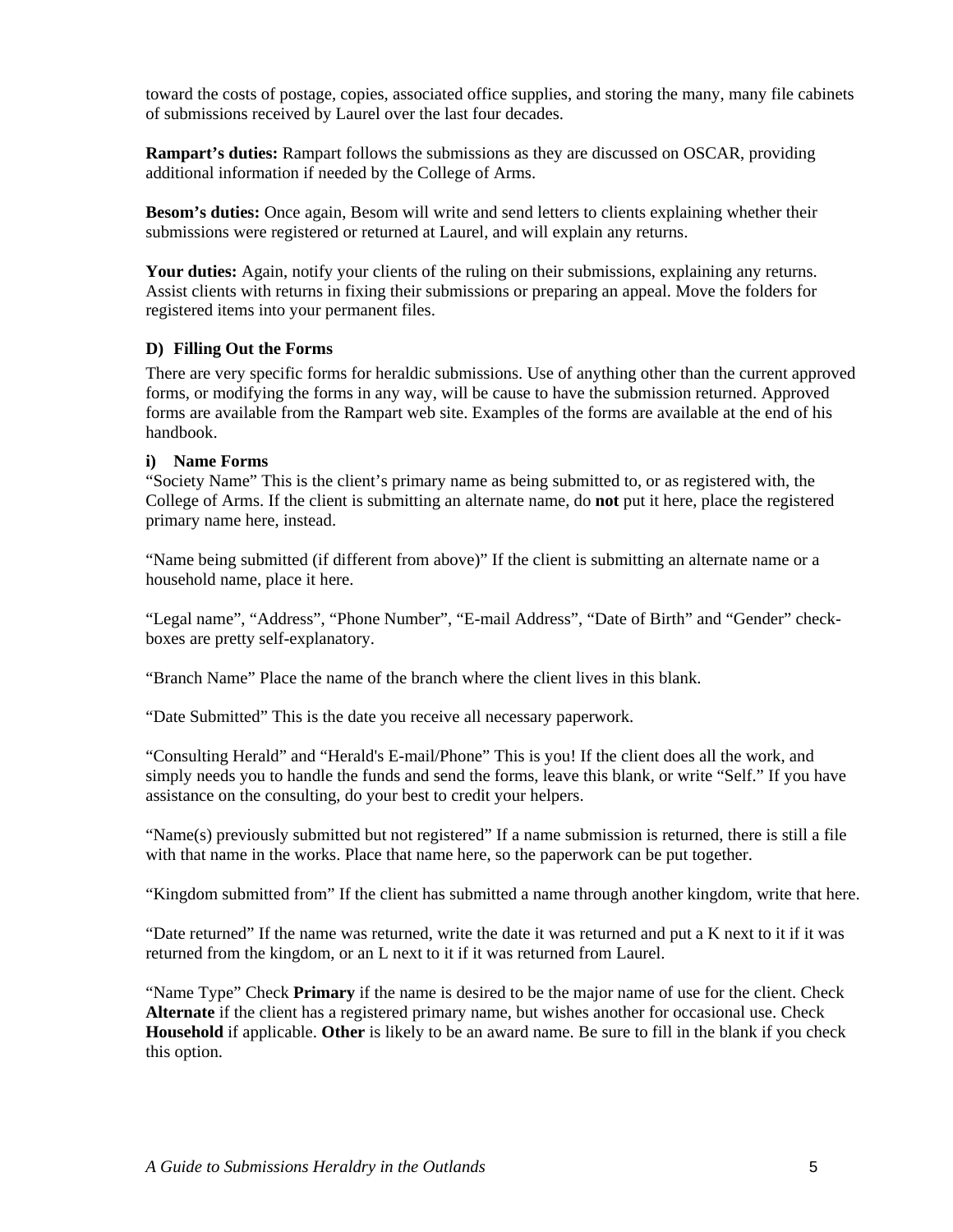"Action Type" Check **New** if this is the first attempt. Check **Resubmission** if the client has tried before and been returned. If you check this option, check the appropriate box of either **Kingdom** or **Laurel** depending on what level returned the submission and write the date of return in the margin (if you have that information). Check **Change** if the client wishes to register a different name. (The client may wish to change the old primary name to an alternate name. Attach a note if this is the case.) **Change of Holding Name** is self-explanatory. If a **Change** is also a **Resubmission,** check all appropriate boxes. Check **Appeal** if the client has found more documentation to support a previously returned submission. Do not check **Resubmission** for an appeal.

"I will not accept **major changes**…" Check this box if the client does not want the College to drop an element or phrase, or change the language of part or all of the name or other large changes. Remind the client that such changes can make a name registerable, and that checking the box will cause the name to be returned in the event that it cannot be registered without such changes.

"I will not accept **minor changes**…" Check this box if the client wants the name exactly as submitted. Remind the client that something as small as a reversed accent or transposed letters will not be changed in this instance and that if the submission cannot be registered without such changes, it will be returned.

"If my name must be changed…" Please check only one box. Do not check more than two boxes. If the client has disallowed all changes in the previous section, you do not need to complete this section. Please fill out the section that says "please specify".

"The desired gender…" Pretty self-explanatory. This section is primarily for use when a client wishes their name to be documented for a particular gender, and need not match the client's sex.

"**[OPTIONAL]** Please CHANGE my name to be authentic for" Please be specific. If the client indicates a preference for authenticity, the name may be subject to allowed changes in order to meet this preference. If the client does not care if the name is authentic, do not complete this section. Please make it clear to the client that this is a request for it to be changed to an authentic form – even if the submitted name is registerable. If the client fills out this section but does not allow changes, the name as submitted will be considered for registration but no attempt for authenticity will be made.

"I will **not** allow the creation of a "holding name…" You only need to go over this section if the client is submitting armory *with* the name. Remind your client that a holding name may be changed at no charge, and it allows the submitted armory to be registered if it is registerable, but the name is not. Remind the client that only Laurel may create a "holding name," and that if the name is returned at the kingdom level the armory will also be returned.

"Name documentation and Consultation Notes." Cite your documentation here, including a summary of what the documents say about the name element. Page numbers alone are not sufficient – the summary should include headers and dates.

Appendix H books do not require photocopies to Laurel. Cite them like this: "Woulfryth" is found as a surname in Reaney & Wilson, page 501, under the header Woolfrey, citing Matilda Woulfryth 1297 MinAcctCo

Cite an Appendix H website in this manner:

"Thorgrim" is the anglicized form of "Þorgrímr" which is found in Viking Names found in the Landnámabók by Aryanhwy merch Catmael (Sara L. Friedemann) at http://www.sca.org/heraldry/laurel/names/landnamabok.htm.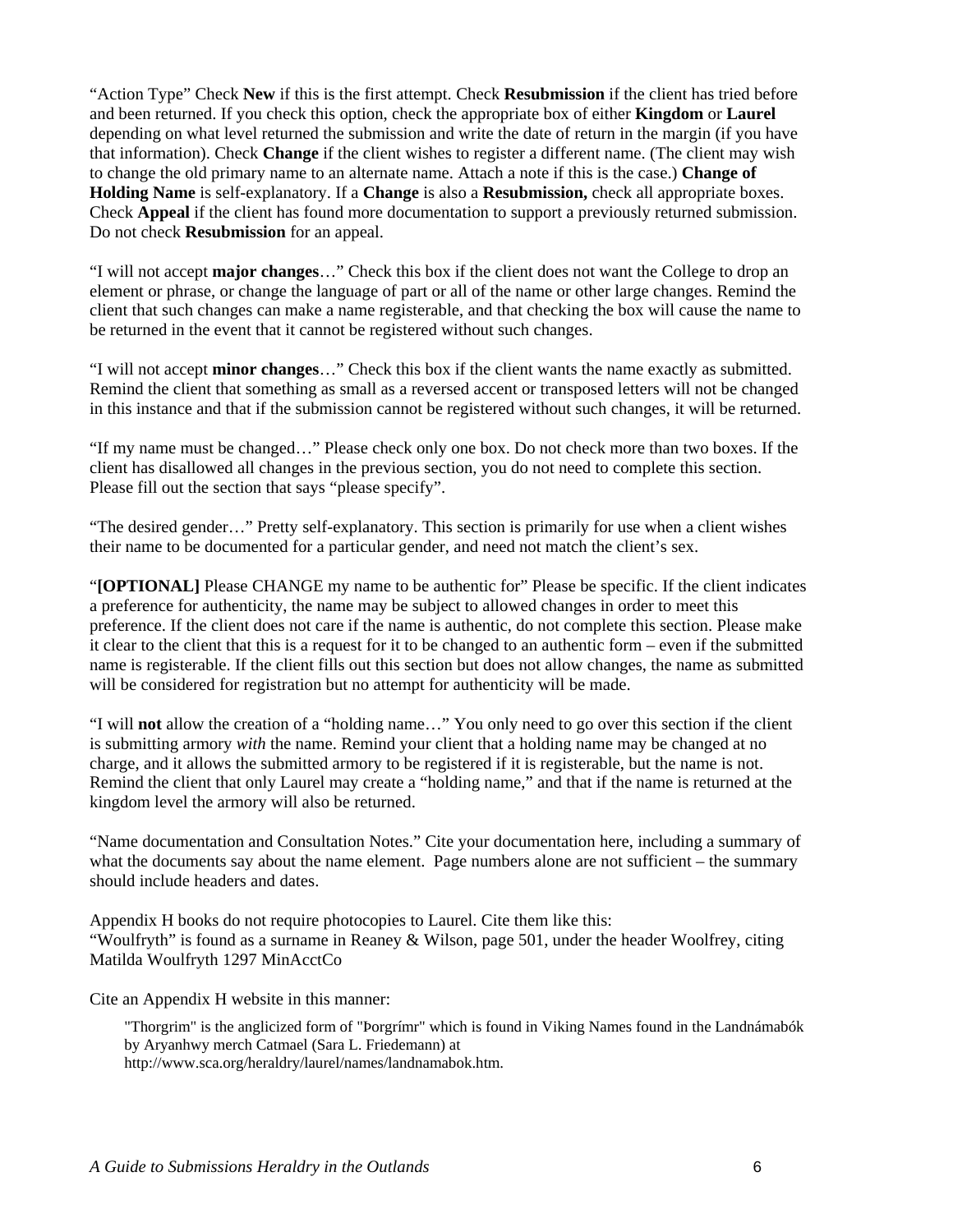<span id="page-10-0"></span>Other books should include a full citation, and require photocopies of the title page and the publication information, as well as the page(s) that have the name you wish to document. Cite them like this:

"Yazida" would be the feminine form of "Yazid". "Yazid" , "Zabani", and "Zarif/Zarifah" are documented using The Complete Book of Muslim and Parsi Names by Maneka Gandhi Ozair Husain, Harper Collins Publishers India, 1994. "Yazid: (A) 1. n.a. 2. Reprobate; impious; wicked; cruel. 3. Companions of Imam Husain at Karbala, Yazid bin Muqaffa and Yazid bin Ziyad; 2nd Umayyah Khalifah (A.H. 60-A.H. 64= A.D. 679-A.D. 683), notorious in Muslim history as the opponent of Imam Husain, Yazid I ibn Mu'awiyah; 9th Umayyah Khalifah (A.H. 101-A.H. 105= A.D. 720-A.D. 724), Yazid II ibn 'Abdul Malik; 12th Umayyah Khalifah (A.H. 126=A.D 744)." "Zabani: (A) pertaining to the tongue; (plural of Zibni) guardians of Hell." "Zarif: (A) graceful; elegant; ingenious; intelligent; goodnatured; charming." "Zarifah: (A) pretty; elegant; quaint" "Zarifa" is found in A Dictionary of Muslim Names by Salahuddin Ahmed, New York University Press, Washington Square, New York, 1999, as the feminine form of "Zarif".

Other websites can be used for documentation, and require a printout of the entire front page of the website and the page(s) on which the name you wish to document is found, including the URL and the date the page was accessed on *each* page. Cite them this way:

Lothar is found in Aryanhwy merch Catmael's article "Carolingian Masculine & Feminine Names from c.700-c.900 AD" at http://www.ellipsis.cx/~liana/names/other/carolingian.html with a frequency of three.

In the bottom section, note in the "Local" row how much money was received and the check or money order number, the date it was received, what action you took (i.e. sent to Rampart, redid forms, etc.) how much money was forwarded (you may also want to note the check number here), and finally, the date you mailed everything to Rampart. You may wish to keep track in the Outlands section the dates the submission was put on the Letter of Presentation (LoP), the Letter of Response (LoR) and the Letter of Intent (LoI). You may wish to note whether the item was passed or returned at kingdom and why if it was returned. Under the Laurel section, you may wish to note the Letter of Acceptances and Returns (LoAR) that the item appeared on, and whether it passed or returned, and why if it was returned.

• Branch Name Form

The form for branch names is the same as the regular names form with the following changes:

- "Legal Name of Contact" In most cases this would be the seneschal.
- Changes to the "Name Type" and "Action Type" checkboxes. These are self-explanatory.
- Addition of special instructions for branches.
- Removal of option to allow a holding name.

#### **ii) Device Forms**

The contact information section is the same as the Name form. To the right, check the appropriate box, as a device must be filed under an SCA name. If the name was previously submitted, but has not yet been ruled on, check the third box, and indicate the kingdom and date (if known) of the original submission (even if it is the Outlands, put the kingdom on the line).

"If using any restricted charges…" If the client is using restricted charges, such as a coronet, document here the client's eligibility to use such charges. "The submitter received his Court Barony on July 17, 1993." is sufficient documentation, assuming an Order of Precedence can back it up.

"Proposed Blazon" Enter the blazon in the upper blank section to the left of the escutcheon. The lower section, below "Blazon as submitted..." is reserved for Rampart use.

On the blank shape for the armory the client should draw their device as clearly as possible. The charges should be easily recognizable and drawn large enough to fill the area of the device they occupy. If the client does not have any skill at drawing offer to help them find someone who can draw. There are likely at least a couple of people in your group that would be willing to assist with this. Ask your membership and have a list of artists available, should your client ask for it. It is also a good idea to have a copy of "A Pictorial Dictionary of Heraldry" (the PicDic) available for tracing from. A trick to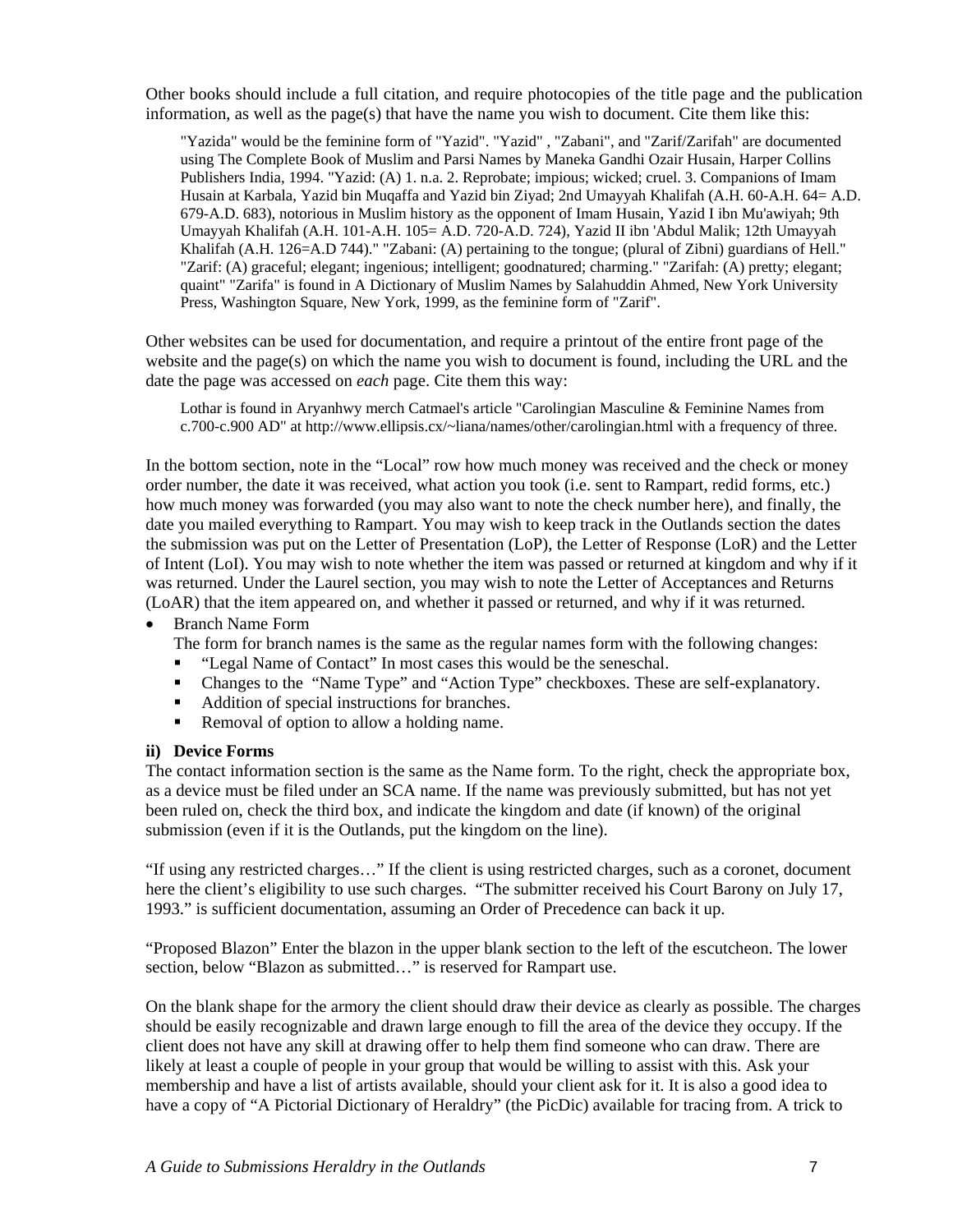<span id="page-11-0"></span>suggest to your client is to fill out one copy of the form, complete with contact information and the line drawing of the artwork but NOT colored, then make several copies of this page. Now all copies submitted, both line and color, will have identical artwork.

• Escutcheon or lozenge?

There are two versions of the device submission form available, one with an escutcheon (shield shape) and one with a lozenge. There is no difference between the forms other than the shape of the device blank. Most submissions will be on the escutcheon form. However, in period, women's Arms were sometimes displayed on a lozenge shape and for this reason some clients may wish to use the lozenge form. Additionally, some designs look best on a lozenge; any client may use the lozenge form, regardless of gender.

#### **iii) Badge Forms**

The badge forms are filled out like the device forms, except they include a section for cases of joint ownership of the badge. If the badge is to be jointly owned, check the 'Yes' box, and fill in the **registered** name of the co-owner on the line. Both parties must have a registered primary name to be co-owners. Note that there are two different versions of the badge form; one for fieldless badges which has a dashed border for the artwork and one for all others which has a solid line border.

## **II) The Rules for Submissions – an Overview**

#### **A) Introductory Information**

The Rules for Submissions are available on-line at: http://heraldry.sca.org/laurel/rfs.html. You may also order them from Free Trumpet Press West at https://stockclerk.sca.org/. This section is merely to summarize the rules in plain English. The RfS can be quite intimidating to begin with, but with practice, you will come to understand them quite well. For additional examples or more detailed explanations, consult the RfS.

#### • **General Principles**

Quite simply, names and armory within the SCA must adhere to the Rules for Submissions, which have been written to ensure that they are period in nature and to prevent registration of offensive or presumptuous material.

#### • **Compatible Name Content**

Names must be documented as having been used by humans in period, or as being logical as a name in the case of times and cultures that used nicknames, patronymics, or occupational or locative bynames. Elements of a submitter's legal name may be used, but they must be used in exact spelling and use (i.e. a surname is a surname), and the submitter may not register his or her whole name. If a client chooses to use an element of their legal name, documentation must be provided in the form of a copy of a driver's license or birth certificate, or other legal identification.

#### • **Compatible Naming Style and Grammar**

Names must follow the grammar/language rules for naming in a single time and place. This does not mean that one might not have a given name and a byname element that are two different languages, but it does mean that the combination must be reasonably likely in period. Non-personal names (branches, awards, orders, heraldic titles, etc.) must follow the sorts of constructions found in period for those types of names. Households weren't really named as such in our period, and so must follow the patterns of organized groups such as guilds or companies, or of clans. Households may also be named according to the pattern of inn signs.

#### • **Offensive Names**

Offensive names may not be registered. If a name is vulgar or derogatory, or if it uses religious terms or names in an offensive context, it will not be registered. Consult the *Rules for Submissions* for specific examples.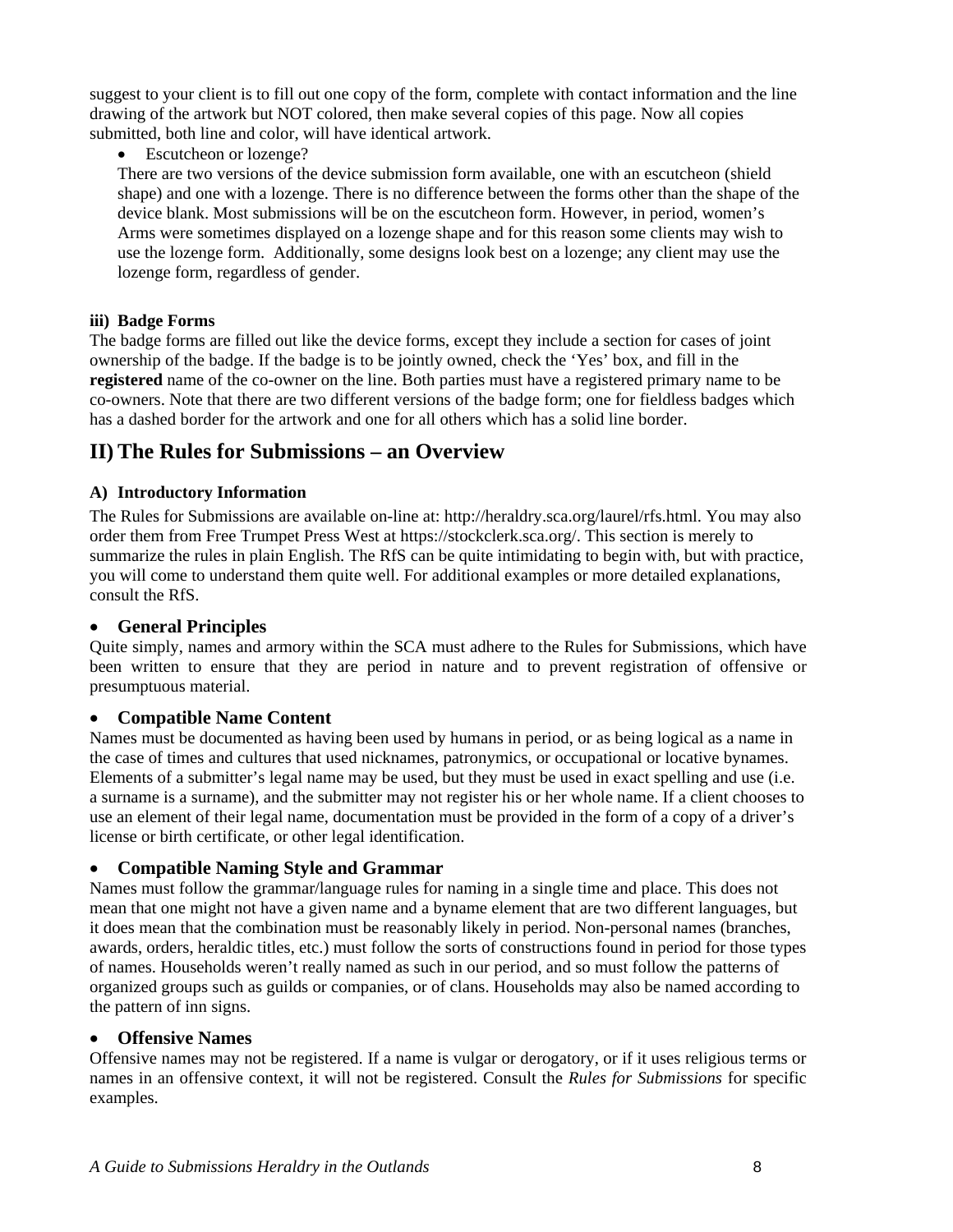#### • **Name Conflict**

Name elements conflict if they either sound very similar or look very similar. Some elements are different in both sound and appearance, but still conflict, as any nickname derived from a name is considered the equivalent of the original name. Nicknames derived from the same original name are not considered equivalent, and thus do not conflict if they are otherwise different in sound and appearance.

For a name to be clear of conflict it must have one of the following characteristics: significantly different given names, the order of the name phrases is changed *and* this changes the overall meaning of the name, one element of the name is significantly different from every element of the potential conflict, or one of the names has only two elements *and* the other has any number greater than two.

Names of historical figures are protected in any common form. (i.e. Both Richard the Lionheart and Richard Coeur-de-Leon would be protected.)

Non-personal names are all considered to be in the same 'pool' for conflict and must have significantly different descriptive elements. Articles, prepositions, SCA branch names, and designators such as Order, House, Award, Pursuivant, and Herald are *not* descriptive elements; thus the Order of the Green Flower conflicts with the House of the Green Flower and with Green Flower Pursuivant. It does not conflict with Flower Herald or the Order of the Purple Flower.

When checking for name conflict, be sure to check both the SCA Armorial and a work of general knowledge, such as the Encyclopedia Britannica. Historical individuals, locations, and groups who rate their own entry in such a general work are considered important enough to protect by the SCA College of Arms.

#### • **Presumptuous Names**

Names may not indicate a claim to rank or power, nor may they claim close relationship with protected persons or characters. Thus, a name could not indicate divine ancestry or relationship to mythical creatures. A name cannot claim direct descendancy from protected persons, mundane or SCA. In the case of the last, a letter of permission from the SCA person your client wishes to be descended from may allow such a name to be registered.

#### • **Compatible Armorial Content**

Armory must be made up of period heraldic charges, period armorial elements (ordinaries, field divisions, etc.), period artifacts, period plants or animals, monsters created in period style, or compatible armorial elements. All elements of armory must be both identifiable from the emblazon, and reproducible from the blazon. Use of previously registered elements later banned is grandfathered to the original submitter and in some cases, the submitter's close relatives.

#### • **Compatible Armorial Style**

Armory should be simple. The "complexity count," that is, the number of tinctures plus the number of charges or ordinaries, should not exceed eight. Armory must be depicted in a balanced, static design. Armory that depicts motion will not be registered. Armory may not show depth of field except in those charges so depicted in period armory: dice, cups, bowls, etc. Armory may not be excessively layered.

Armory must have good contrast, as necessary for purposes of identification. This is the oft quoted, "Thou shalt not place color upon color, nor metal upon metal." See the RfS for specific examples of good and poor contrast.

Armory must be identifiable, and may not be obtrusively modern. Pictorial design, imitation of modern insignia, natural design, and modern artistic depictions are considered obtrusively modern.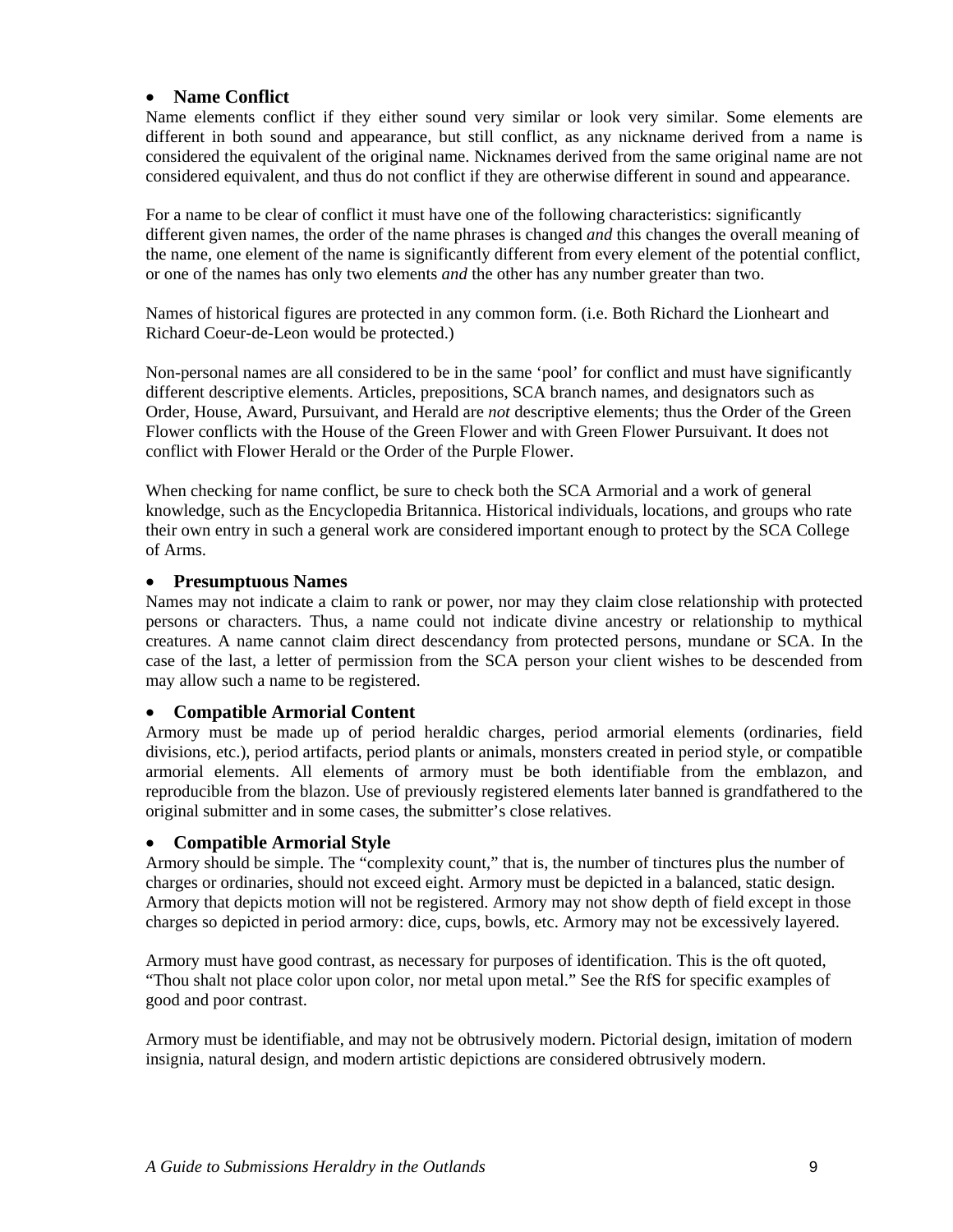<span id="page-13-0"></span>Fieldless armory must have all elements touching in a cohesive design. A good rule of thumb is to determine if the armory were cast in metal whether all the parts would still be connected. If not, the design needs more work, or it needs a field to hold it together.

Documented exceptions to the RfS may be submitted, provided sufficient documentation is presented to prove the armorial element was used generally in period armory. A regional exception may be made if documentation is provided that the desired exception is found commonly in a specific region *and* if documentation is provided that demonstrates all *other* design elements can be found in that region.

#### • **Offensive Armory**

Offensive armory may not be registered. If armory - alone or in context with the submitted or registered name - is vulgar or derogatory, or if it uses religious symbols in an offensive context, it will not be registered. Consult the *Rules for Submissions* for specific examples.

#### • **Conflicting Armory**

Armory may not conflict with other registered SCA armory, or with protected mundane armory. Read this section of the RfS very carefully. A later section of this handbook will discuss ways to conflict check.

#### • **Presumptuous Armory**

Armory that by inclusion of reserved or restricted charges, appearance of marshalling or augmentation, or by combination of name and armory implies rank, identity, powers, or descendancy that the submitter is not entitled to will not be registered. Read this section of the RfS for specific examples.

## **III) How to Check for Conflict**

Armory conflicts if it is identical to registered or protected armory. Armory also conflicts if there is only one difference between the two pieces. The reason for this is that in period, heralds used *cadency,* a single difference of charge or tincture, to show that bearers of certain arms were related. Two pieces of armory that had *two* differences indicated that the bearers were strangers, not related. Since each individual in the SCA is assumed to be their own person, and their arms developed on their own merits, their arms should have two differences from all protected armory. Thus, SCA armory needs two *CDs*, "clear differences" or "cadency differences," from all protected armory to be clear of conflict.

There is an exception to this rule. If the armory is relatively simple and there is a complete change of *type* of primary charge group, the armory does not conflict, because changing the type of the primary charge group was not used as a cadency step (though a change in tincture might well have been used as such). Likewise, if the primary charge group is added or removed, the armory does not conflict.

Everyone does conflict checking in their own way, but there are certain steps you can use to reduce your workload. It is strongly suggested that, when you begin conflict checking, you note which section of the *Rules for Submission* you are calling on to provide a CD or call armory clear of a conflict. This will help you learn the different sections, and help you decide when they apply in a given situation.

First, determine your primary charge group.

The primary charge group is the main charge or group of charges in the middle of the field. Field primary armory does not have a primary charge group, and peripheral ordinaries can never be primary charges. Thus, neither *Checky gules and argent* nor *Checky gules and argent, a chief sable* have a primary charge group. *Checky gules and argent, a pale sable* has a primary charge group consisting of one pale, and *Or, three billets azure* has a primary charge group consisting of three billets. We will deal with armory that has no primary charge group later.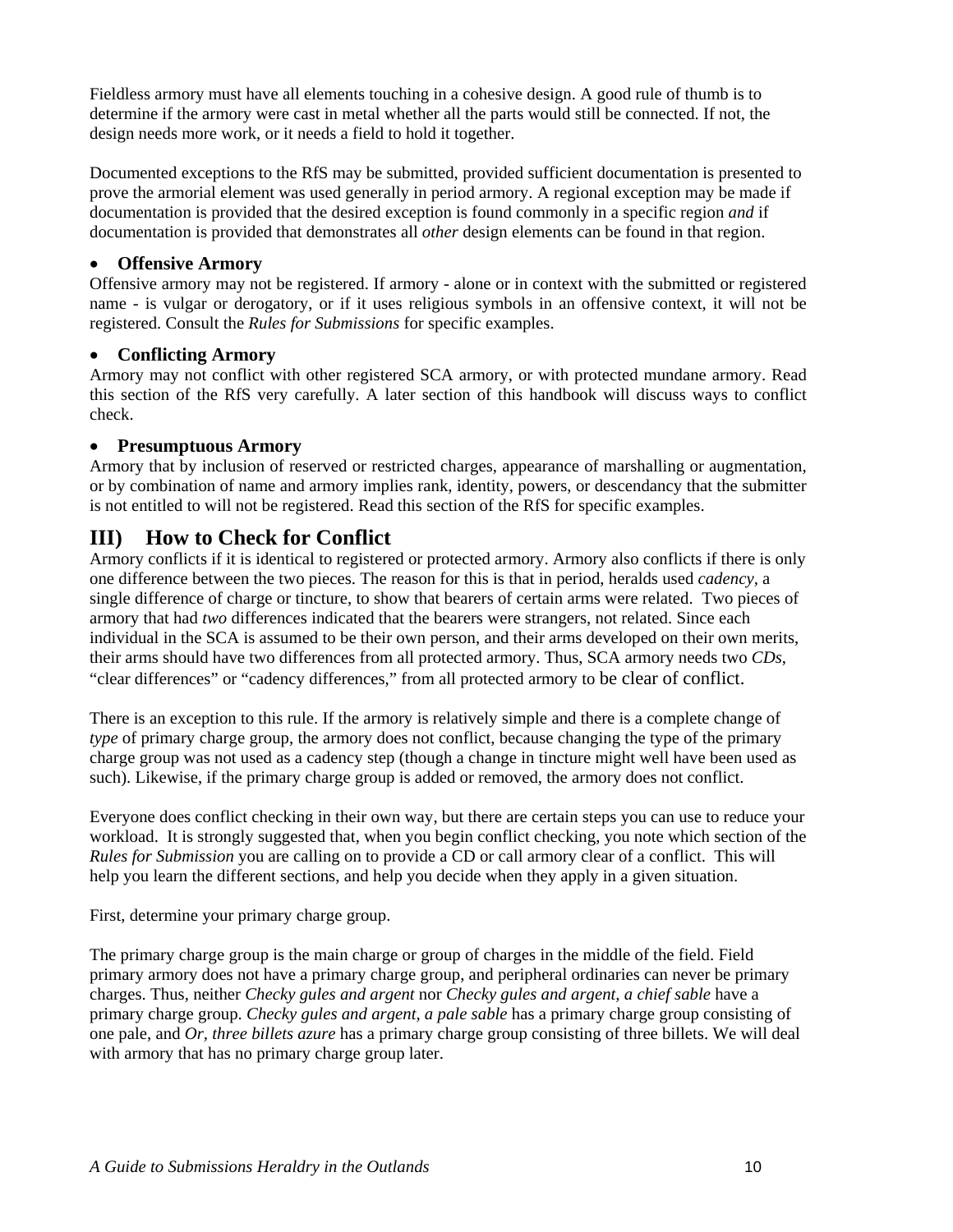A secondary charge group can be a peripheral ordinary, or a group of smaller charges placed around the primary charge group. In *Argent, a lion and a chief gules*, the lion is the primary charge group, and the chief is a secondary and a peripheral charge group. In *Argent, a lion and seven mullets in orle gules*, the lion is again the primary charge, and the mullets are the secondary charge group. A tertiary charge group is a charge or group of charges placed entirely upon another charge. In *Argent, a lion and on a chief gules three mullets argent*, the lion is the primary, the chief is the secondary/peripheral, and the mullets are the tertiary charge group, because they lie entirely on the chief. In *Argent, on a lion gules a mullet argent,* the lion is primary and the mullet is tertiary, but there is no secondary charge group in this armory.

Next, consult the corresponding section of the *SCA Ordinary*. There are several places online to find the *Ordinary*, of which <http://oanda.sca.org/> is an easy one to remember.

Your goal here is to go conflict hunting. Determine what armory *would* conflict with your submission, and then go see if it is out there.

In the case of *Checky gules and argent, a pale sable*, the fastest place to check for conflict is in **Pale - 1 - Uncharged - Plain line** where we find 169 pieces of armory that match. You do not need to check every listing closely. First check through the listing for any instances of a sable pale (Hint: You will not need to check color fields.) without any other charge being present.

#### We find:

#### *Erskine, Earl of Mar and Kelly*

• The following device associated with this name was registered in December of 1994 (via Laurel): Argent, a pale sable**.**

Important non-SCA arms

This conflicts, because we get only one CD for changes to the field.

RfS X.4.a: Field Difference - Significantly changing the tinctures, direction of partition lines, style of partition lines, or number of pieces in a partition of the field is one clear difference.

If we had not found this conflict, we would have continued on, checking in the same section for any instances of a pale in another color (red, blue, green, or purple) on the exact same field with no other charges. *Checky gules and argent, a pale vert* would conflict with our test case, because we would get only one CD for change of tincture of the primary charge group. We would also have checked **Pale - 1 - Charged - Plain line – Sable** for our exact field and no secondary charges, because the addition of tertiary charges would only be one CD. Any other variation would have the CD for the addition of the tertiary charges plus another for any difference in field or tincture or the addition of secondary charges. Checking this, we would find:

#### *Gwyn O Glan-y-Môr*

• The following device associated with this name was registered in December of 1996 (via Atenveldt):

Checky gules and argent, on a pale sable a trident, in chief three mullets one and two argent.

We get one CD for the addition of the tertiary charge group (the trident and mullets comprise one tertiary charge group, being wholly on the same charge).

#### **RfS X.4.i. Addition of Charges on Charges - Adding or removing any group of charges placed entirely on other charges is one clear difference.**

Unfortunately, there are no other CDs to be had, and this is another conflict.

Next we will look at *Argent, three billets azure*. This is an example of "simple armory" as defined by the RfS:

**RfS X.2: … For purposes of this rule, simple armory is defined as armory that has no more than two types of charge directly on the field and has no overall charges.**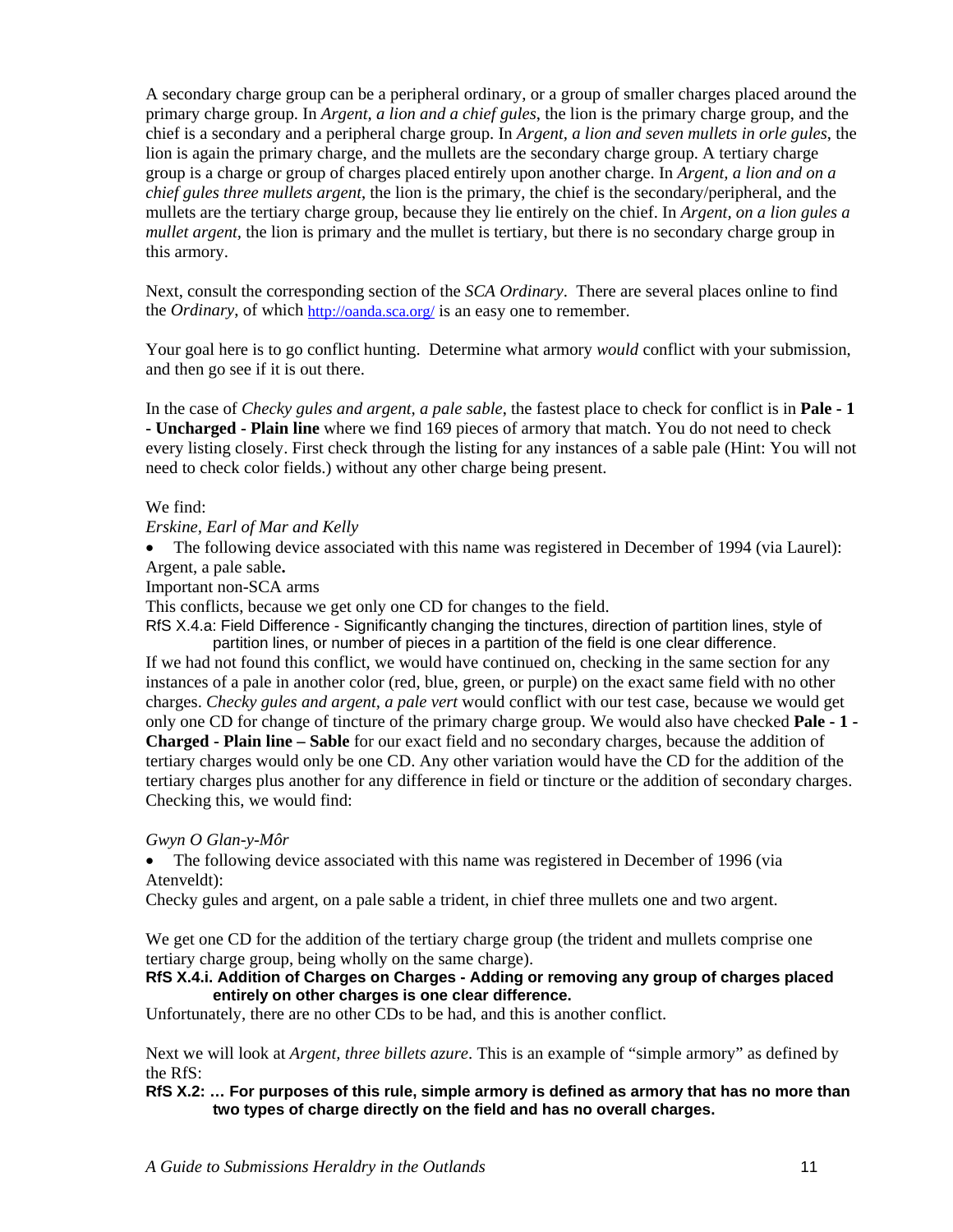We would check the *SCA Ordinary* under **Billet**. There are 118 matching items under this heading. Again, you do not have to check each entry. Because your primary charge group is a color, you need not check fields that are of poor contrast (color fields will have metal primary charges), so that reduces the number of entries you must read. Check for all instances of a primary charge group of three blue billets with no secondary or tertiary charges, and check all argent fields for any instances of a primary charge group of three billets in any other color with no secondary or tertiary charges. Finding none, this armory does not conflict.

Now, what of something more complex? We know that *Checky gules and argent, a pale sable* conflicts with *Argent, a pale sable*. If the client is willing to add a black bordure to the design, it clears that with one CD for changes to the field and one CD for addition of the bordure. It also clears *Checky gules and argent, on a pale sable a trident, in chief three mullets one and two argent*: one CD for addition of the bordure, and one CD for removal of the tertiary charge group. Now we must conflict check *Checky gules and argent, a pale and a bordure sable.* Once again, we turn to the *SCA Ordinary*. Under **Pale - 1 - Uncharged - Plain line** we once more look for all instances of a sable pale, and check any instance that occurs with a sable bordure. We will also check any instance of any other color pale occurring on our exact field with a sable bordure. If it lacks the sable bordure, we will have one CD for the change of tincture of the primary charge and either the addition or change of tincture of the secondary charge (the bordure). We do not need to check for the arms *Checky gules and argent a bordure sable*, because we have added the primary charge group of a sable pale, and it is therefore clear, regardless, and we need not spend time checking. We find no conflicts, so we move on to the next section. Under **Pale - 1 - Charged - Plain line – Sable**, we would only again have to look for the exact field with a sable pale, and this time only if it also has a sable bordure. We find no conflicts.

Field-primary armory, that is, armory that is only a field or has only peripheral ordinaries must also be significantly different. You can search the *SCA Ordinary* by field division or treatment, or by any present peripheral ordinary. Field-primary armory does not conflict if it has a significant change of field division (consult RfS X.4.a.ii for a list of what does and does not constitute a significant change) or if it has no tinctures in common with other field-primary armory divided in the same manner. Thus *Barry vert and Or* conflicts with *Barry Or and vert,* and also conflicts with *Barry Or and purpure. Per pall Or, sable, and vert* conflicts with *Per pall Or, gules and azure* and also conflicts with *Per pall purpure, ermine, and Or. Barry vert and Or* does **not** conflict with *Paly vert and Or*, because the field division is different. Normally all changes to the field count as not more than one CD, but in the cases of fieldprimary armory, this rule does not apply. Field-primary armory may count each change to the tinctures, number, direction or style of division lines as a separate CD. Thus *Barry vert and Or* does **not** conflict with *Barry wavy vert and argent*, having one CD for the change in style of division line, and one CD for changing half the tincture of the field.

Field-primary armory may also incorporate a peripheral ordinary.

**RfS X.4.a.ii …For the purposes of this rule the peripheral ordinaries are the chief, the bordure, the base (including the point pointed), the quarter, the canton, the gyron, the orle, the double tressure, and flaunches.** 

*Barry vert and Or* conflicts with *Barry vert and Or, a chief gules,* with only one CD for the addition of the chief. *Barry vert and Or, a chief gules* does **not** conflict with *Barry wavy vert and argent, a chief gules*, having one CD for changing half the tincture of the field and one CD for the change in style of division line.

RfS X.4.a.ii (Field-primary armory) does **not** apply in cases where there is no primary charge group but there is a peripheral ordinary that is charged with a tertiary group. In these cases, all changes to the field will count as one CD, and no more.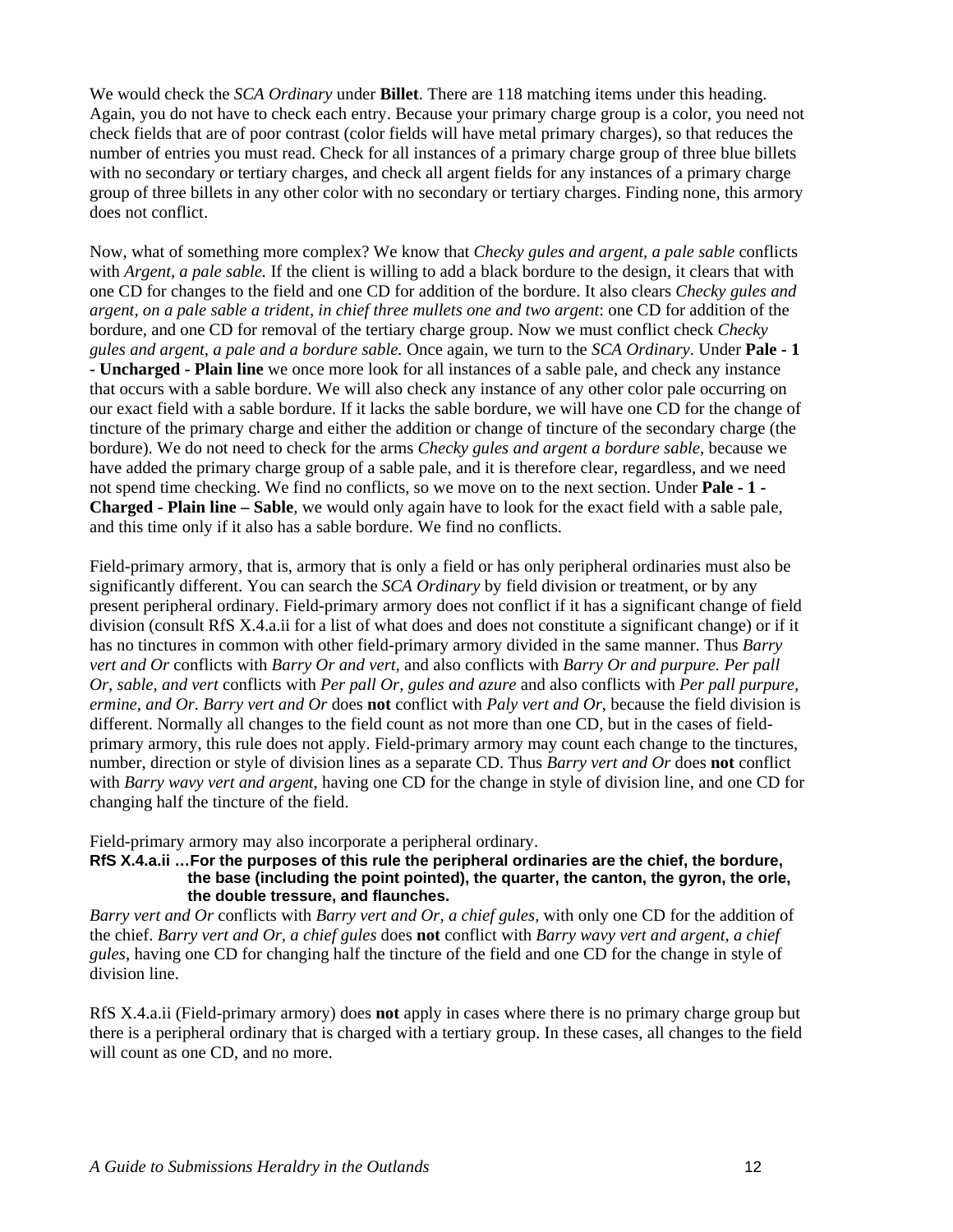<span id="page-16-0"></span>Conflict checking is complex, and takes a great deal of practice, and a comprehensive discussion would take far more than the few pages that are dedicated here. This should be enough to get you started, and for more practice, you may wish to try developing some armory to conflict check, and having a more experienced herald (or a mailing list full of them) double-check your work. Be sure to explain what sections of the Ordinary you checked and why, and why you chose not to check seemingly related areas, so your kind volunteer will know what areas you need the most help with. Remember that the only silly question is the one you don't ask!

# **IV) The Ancient Art of Blazon-fu**

Blazon has specific rules, which allow artists to draw arms in a very similar manner from wording alone. Blazon is always read from chief (top) to base (bottom), from dexter (left by view) to sinister (right by view), and from back (field) to front (primary, secondary, to tertiary charges). Each charge is listed as number, charge name, position, and tincture. While "dexter" means "right" and "sinister" means "left," these appear backwards to the viewer or the artist, because these terms refer to the right and left of the person wearing the arms, not the person seeing them.

The first thing any blazon lists is the field by division and tincture. If there is no division, the tincture stands alone. Fieldless badges properly begin with the first charge, as there is neither division nor tincture to define the field. To begin, let us start with a field divided in half vertically, with the left half red and the right black. Thus, the first part of our blazon will be:

*Per pale gules and sable,*



The next thing to be listed is the primary charge group, again, by number, charge name, position, and tincture. Let us put two yellow lions lying on our field. Our blazon now reads:

*Per pale gules and sable, two lions couchant Or,*

Then, we will add our secondary charge group, in this case, a gold chief. This gives us:

*Per pale gules and sable, two lions couchant and a chief Or.*

Notice that we have removed the "Or" after "couchant" because the chief is also Or. Since they are consecutive charges of the same tincture, the first tincture listing is omitted.

Finally, we will add our tertiary charge group of three red rectangles, called billets, and have our complete blazon.

*Per pale gules and sable, two lions couchant and on a chief Or three billets gules.* 

You will notice that we added the word "on" before "a chief" to describe the location of the tertiary charges, which are listed *after* the chief.





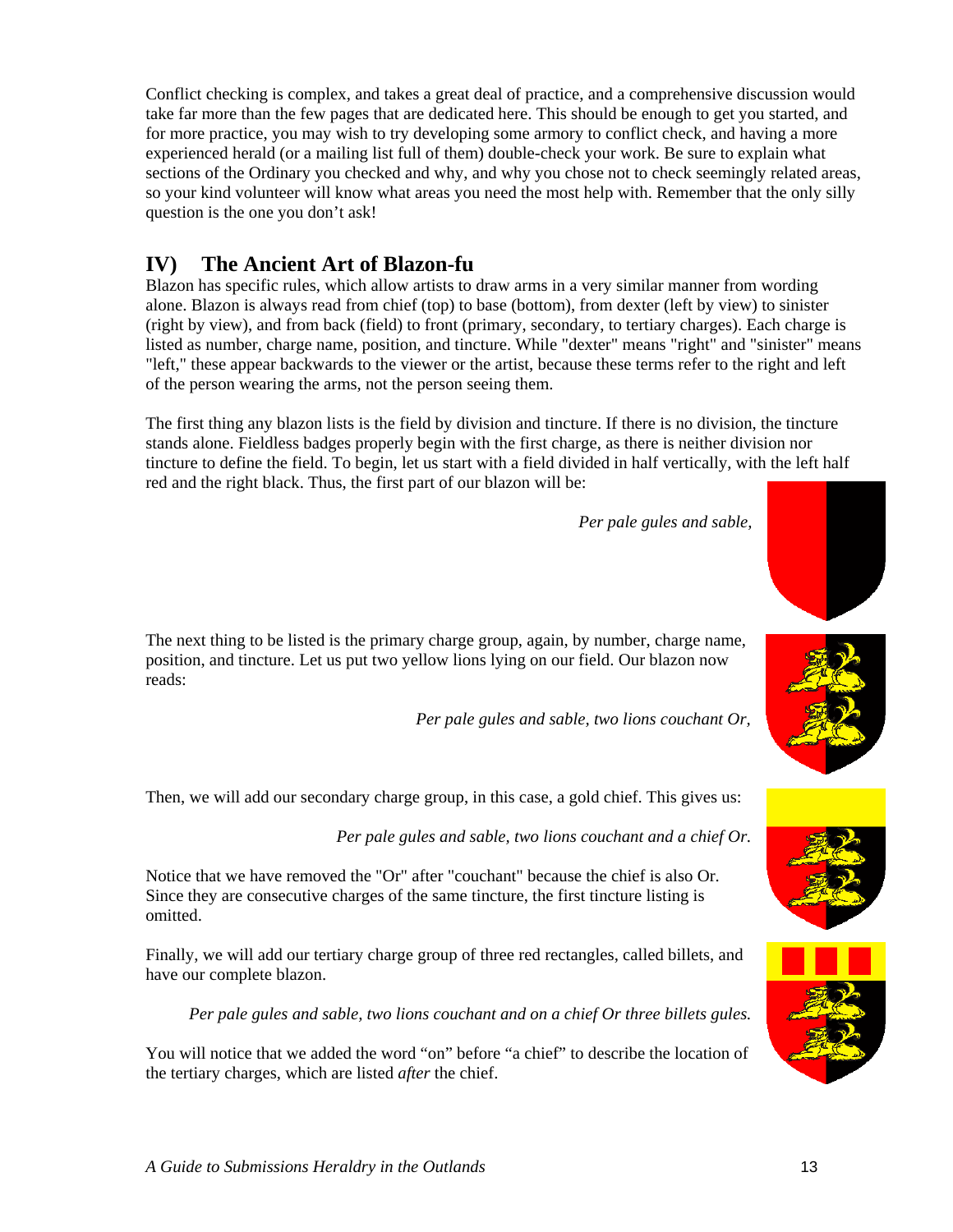<span id="page-17-0"></span>When writing blazons, there are a few things to keep in mind. Capitalize the initial word and any instances of the tincture "Or." This helps to denote the beginning of the blazon, and also helps prevent any confusion between "Or," (yellow or gold) and "or," (either/or). The "(Fieldless)" notes in the ordinary are record-keeping conventions which stand for, "No, we did not forget to write the field there just isn't one!" Finally, commas are largely overused in blazon writing. It is customary to insert a comma after the field is described, and to put commas around phrases when a charge description is complex, i.e. *Argent, five mullets sable, three and two, a bordure gules*.

# **V) Resources**

#### **A) Print Resources**

It is a good idea have a copy of the *Administrative Handbook*, *Rules for Submissions*, and *Glossary of Terms*, especially for times when you do not have ready internet access. These are available from Free Trumpet Press West or you can print them off of the Laurel website. You should also have *A Handbook for Heraldry in the Outlands*, and this volume, *A Guide to Submissions Heraldry in the Outlands*, both available from the Weel Pursuivant. If you do not have reliable Internet access, you should also have a copy of *The SCA Ordinary and Armorial*. This is also available from Free Trumpet Press West, and you will have to order the updates as they are published.

#### **B) Internet Resources**

#### • **SCA-Heraldry**

#### <http://heraldry.sca.org/>

A great first resource for heralds. HTML copies of *Administrative Handbook*, *Rules for Submissions*, and *Glossary of Terms*. Many links to articles on names, armory, and the submissions process. Plenty of must-read material under the Educational Articles link on the Laurel Home Page, including "Argent Snail's Armory Insta-Boing Checklist" by Mistress Jaelle of Armida and "Frequently Given Answers (That Are Wrong)" by Master Gawain of Miskbridge, et al., and other articles.

#### • **Outlands College of Heralds**

#### <http://outlandsheralds.org/>

Links to information on Outlands CoH officers, and articles explaining the duties of a herald in the Outlands. Contact information for key resource people.

#### • **The Rampart Home Page**

#### <http://submissions.outlandsheralds.org/>

Location of the official submission forms. Check the status of current submissions, or search the letters archive for information on past registrations or returns. Also a few good articles pertaining to submissions.

#### • **The SCA Ordinary and Armorial**

<http://oanda.sca.org/ordinary/index.html>

Official site for use in conflict checking armory.

#### • **The College of Arms Glossary**

<http://heraldry.sca.org/heraldry/coagloss.html>

The official glossary for heraldic terms within the SCA. Includes "proper" tinctures, default postures, reserved and restricted charges and more.

#### • **SCA Marketplace and Free Trumpet Press West**

#### <https://stockclerk.sca.org/>

Past Laurel Precedents, Ordinary and Armorial, Known World Proceedings available for purchase, along with back issues of Tournaments Illuminated, Compleat Anachronist, and other SCA books.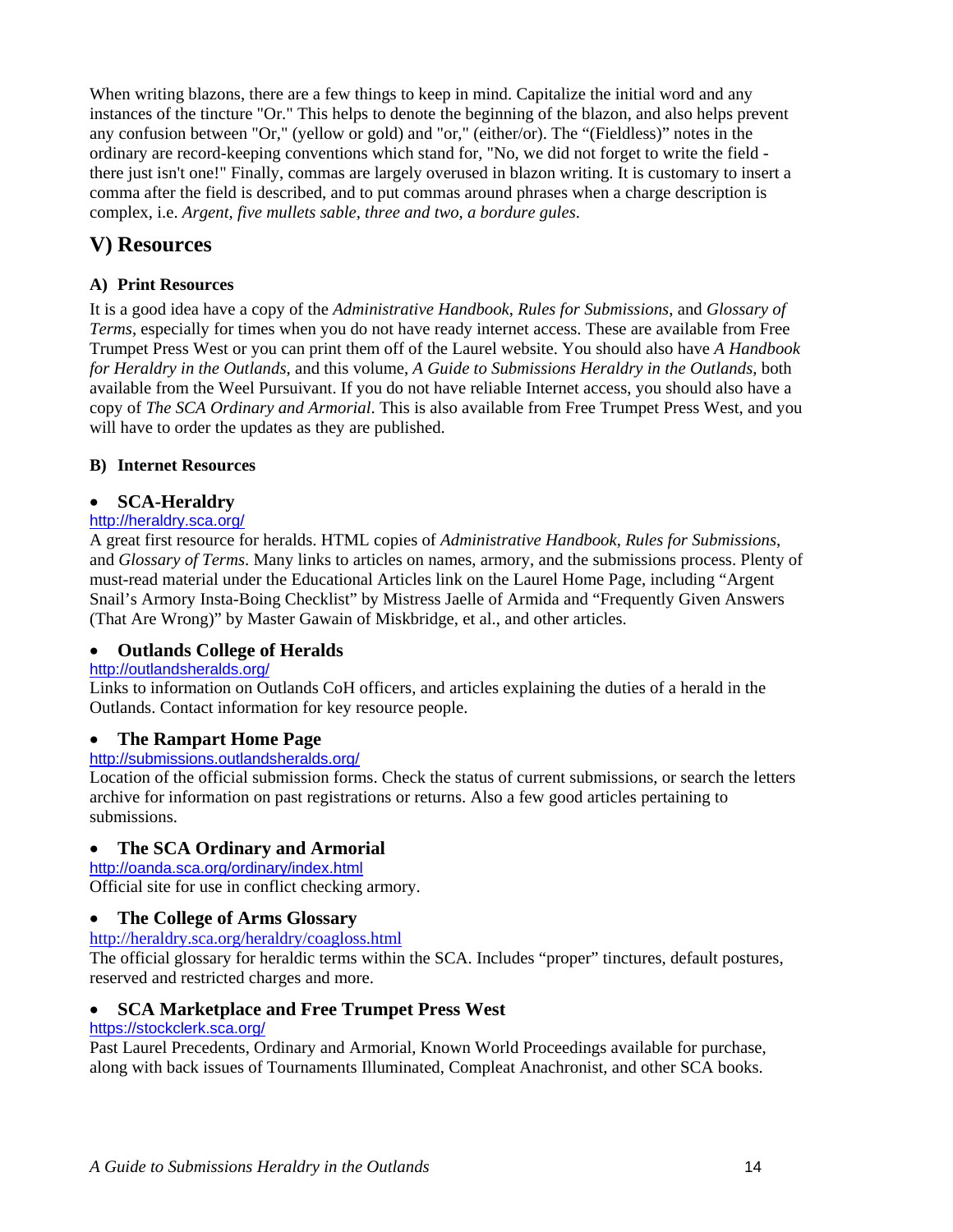#### <span id="page-18-0"></span>• **Modar's Heraldry Page**

<http://www.modaruniversity.org/Heraldry.htm>

This site has links to articles on nearly every topic a herald could want.

#### • **Parker's Glossary**

#### <http://www.heraldsnet.org/saitou/parker/>

This is a webbed version of *A Glossary of Terms Used in Heraldry* by James Parker. It is searchable and contains numerous graphics of heraldic art.

#### • **Academy of Saint Gabriel**

<http://www.s-gabriel.org/>

Provides research on period names and naming practices. Many names articles and an archive of client letters.

#### • **Catalogue Of Period Devices**

<http://heraldry.griffin-dor.org/catalouge.html>

A downloadable book (8mB) showing over 1600 SCA registerable period Arms in black and white, with blazons. Very good for showing clients period style.

#### **C) Mailing Lists**

There are several electronic mailing lists that can help you learn more about submissions or figure out specific problems. The heralds on the lists are there to discuss heraldry, so jump right in and ask questions – it's one of the fastest ways to learn. Here are three that might interest you:

Scahrlds@listserv.aol.com To join, send e-mail to listserv@listserv.aol.com with "subscribe scahrlds yourfirstname yourlastname" in the body of the message. (Do not put quotes in the message.) List is high traffic, but has many Very Experienced Heralds to help. If you are a new herald, please mention that so the Very Experienced Heralds know what level of help you need.

Outlands-heralds@yahoogroups.com Join this group from the yahoogroups website, http://groups.yahoo.com/ or send email to outlands-heralds-subscribe@yahoogroups.com. Low to medium traffic, a good way to get to know your fellow heralds in the Outlands. (You will need a yahoo ID to join this list)

sca\_heralds@yahoogroups.com Join this group from the yahoogroups website, http://groups.yahoo.com/. Low traffic, and mostly new heralds at the time of this writing, which makes some very new heralds more comfortable. There is a small sprinkling of more experienced heralds to help you learn. (You will need a yahoo ID to join this list)

#### **D) Resource People**

If you have trouble finding the information you need, please contact other heralds for assistance! Nearby branch heralds may have more resources, or they might have experience with the problem you are having. At the kingdom level, you can always contact Rampart with questions regarding submissions, and you can contact Weel for help as well. If they can't help you, they may refer you to someone who can or offer to find the information for you. You should try the above options first, but if those don't help, you can contact White Stag directly for help with your question or problem. Even the Most Experienced Heralds occasionally have a sticky wicket and must ask for assistance, so please, never feel embarrassed about not knowing something. Your fellow heralds are happy to help.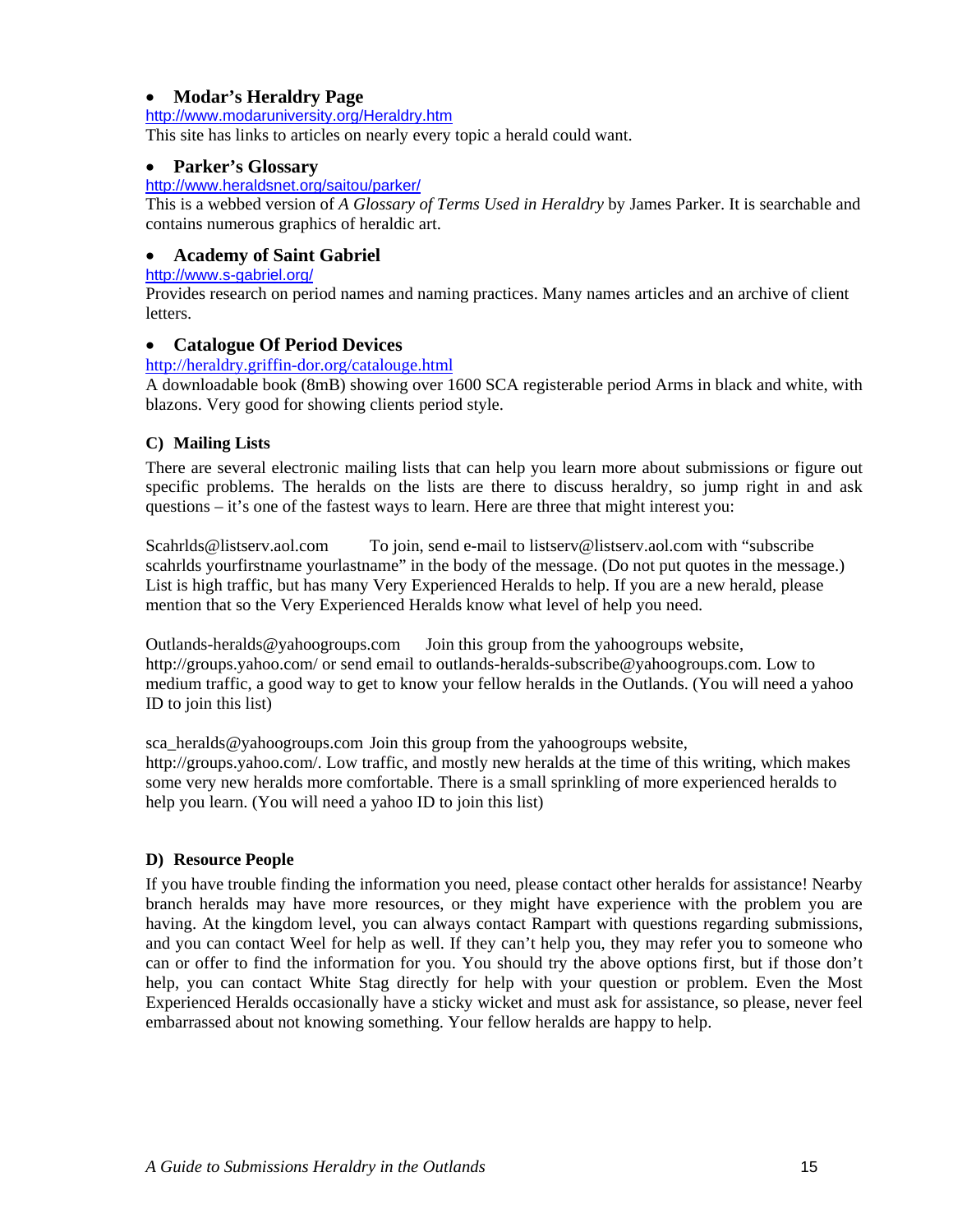## <span id="page-19-0"></span>**VI) Glossary**

- **CoA** College of Arms of the SCA. This body includes Laurel, Pelican, Wreath, Laurel's staff, the Laurel-level commenters, and the Principal Heralds of the Laurel Kingdoms.
- **CoH** College of Heralds. Each kingdom has its own CoH. Any rostered herald in the kingdom of the Outlands is considered to be part of the Outlands CoH.
- **LoP** Letter of Presentation. This is the letter put out each month by Rampart for internal commentary. It is comprised of all submissions received by Rampart in the previous month. Outlands internal commentary is open to anyone who wishes to spend the time. Some kingdoms call this the Internal Letter of Intent (IloI).
- **LoR** Letter of Response. This is the letter put out each month by Rampart that explains whether submissions are being returned from kingdom or passed on to Laurel. Some kingdoms call this the Letter of Notification.
- **LoI** Letter of Intent. This is the letter Rampart sends to Laurel with the submissions that have passed kingdom.
- LoAR Letter of Acceptances and Returns. This is the letter put out by Laurel (and co-sovereigns and staff) announcing what has been registered and what has been returned. If there are items which must be pended, they will also be announced in the LoAR, and separately in a LoPaD. They are dated by the month of the meeting, not the date they are published.
- **CL** Cover Letter (of an LoAR). While the Cover Letter has the date of publication for the LoAR, it is generally referred to by the LoAR date (the month of the meeting). The Cover Letter contains information about when LoIs will be considered by Laurel, important general rulings, and any other general information that Laurel needs to distribute widely.
- **LoPaD** Letter of Pends and Discussion. This is a letter sometimes issued by Laurel when there are items which cannot be immediately returned or accepted, because further information or further discussion is needed.

### **VII) Forms**

The following pages show the currently accepted submissions forms for individuals and armory. There is a separate name form for branches, which can be obtained on the Rampart website. These samples are for REFERENCE ONLY as they are not necessarily the correct size and may have been superceded by later versions. Always obtain the latest versions of the forms from the Rampart web site.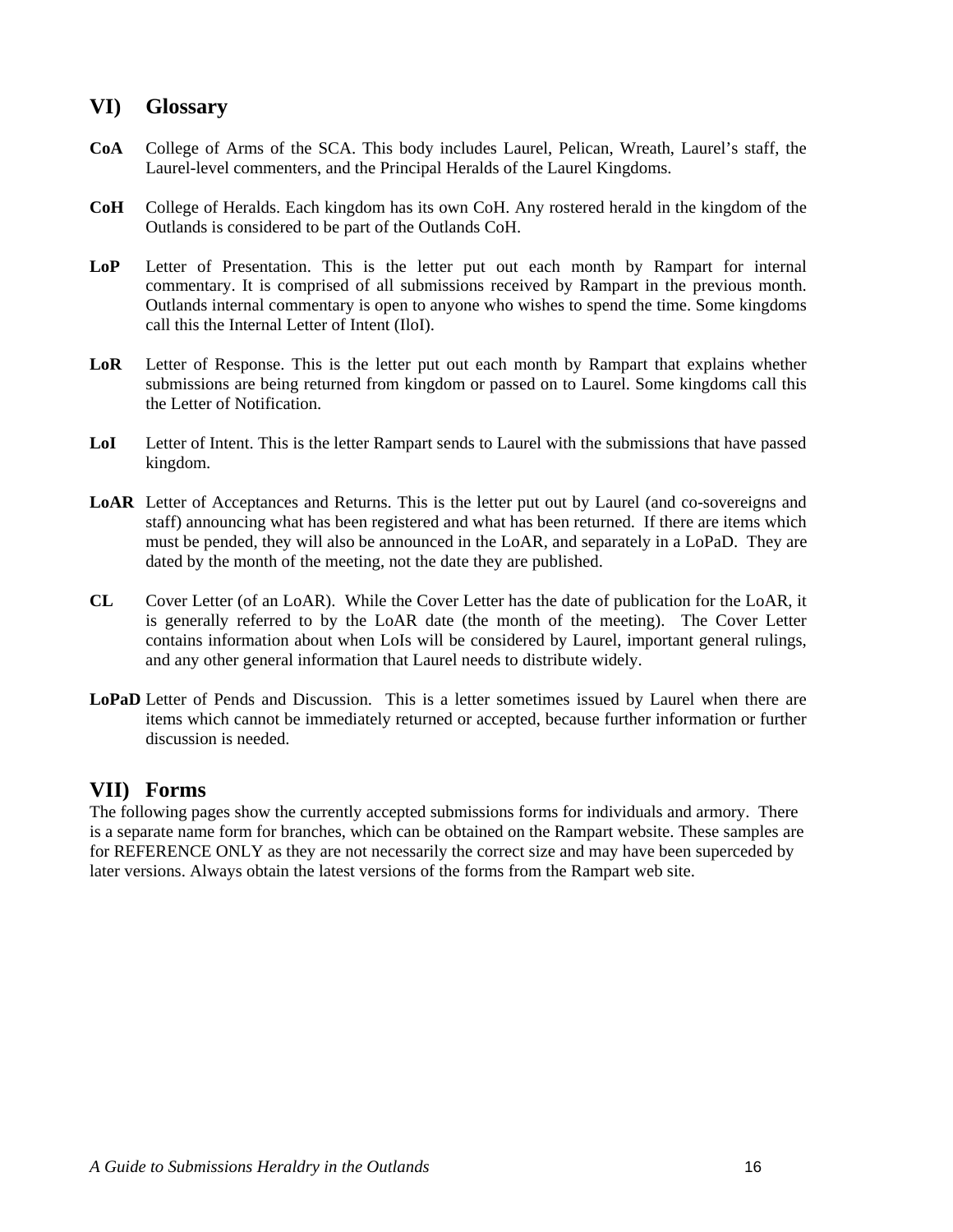

# Society Name

|                                 | Name Type (pick one) Action Type<br>$\Box$ Household + | New<br>$\Box$ Resubmission ++<br>$\Box$ Kingdom<br>$\Box$ Laurel                                                                                                         |
|---------------------------------|--------------------------------------------------------|--------------------------------------------------------------------------------------------------------------------------------------------------------------------------|
| ++ Name(s) previously submitted | $\overline{\Box}$ Other (specify) +                    | □Change+, if registered<br>release old name<br>$\sqcap$ retain as altemate<br>□Change of<br>Holding Name +<br>Appeal (attach<br>justification)<br>$\Box$ Other (specify) |

Name processing criteria. Read these carefully. Laurel may need to make changes in order to register the name.

MAJOR changes include: adding/dropping a name element, changing an element's language, changing the order of elements. MINOR changes include: accents, punctuation, hyphenation, addition or deletion of a letter, upper-lower case changes, etc..

I will NOT accept MAJOR changes to my name, even if the name cannot be registered without such changes.

 $\Box$  I will NOT accept MAJOR or MINOR changes to my name, even if the name cannot be registered without such changes. Note: Leaving both boxes blank indicates that you will accept both major and minor changes in order to register your name.

| If my name must be changed, I care most about:                                                                                                                                                                                              | meaning | <b>Sound</b> | spelling | language and/or culture |  |
|---------------------------------------------------------------------------------------------------------------------------------------------------------------------------------------------------------------------------------------------|---------|--------------|----------|-------------------------|--|
| (Please specify "meaning", "sound", "spelling" or "language and/or culture" desired)                                                                                                                                                        |         |              |          |                         |  |
| The desired gender of my name is:                                                                                                                                                                                                           |         | male         | female   | don't care              |  |
| <b>[OPTIONAL]</b> Please CHANGE my name to be authentic for:                                                                                                                                                                                |         |              |          |                         |  |
| anguage and/or culture<br>Please be specific, e.g. '12th-14th century' or 'Irish' or 'Welsh', rather than saying 'early' or<br>'late' or 'Celtic'. Please do not select this option if you do not wish changes to your name.<br>time period |         |              |          |                         |  |
| If you are or will soon be submitting another item (such as a device badge or bousebold name);                                                                                                                                              |         |              |          |                         |  |

if you are, or will soon be, submitting another item (such as a device, badge, or household name): If the Laurel Sovereign of Arms finds that your name cannot be registered for any reason, and you do not already have a name previously registered, Laurel may create a "holding name" for you so that your other item can be registered. This holding name will be treated as your registered name until you register an acceptable name. There is no fee for changing a holding name.

I will NOT allow the creation of a holding name. I understand that if my name submission is returned, then my other submission(s) will be returned as well.

Name Documentation and Consultation Notes (attach additional sheets and documentation as needed.)

Instructions: Give 3 copies of form and documentation to your local herald. Make checks payable to your local branch and put "heraldic submission" in the Memo line.

|         | Amount Received   Date Received   Action Taken |  | Amount Forwarded   Date Forwarded |  |
|---------|------------------------------------------------|--|-----------------------------------|--|
| Local   |                                                |  |                                   |  |
| Kingdom |                                                |  |                                   |  |
| Laurel  |                                                |  |                                   |  |

Laurel v. 2.0; [Outlands] v1.0 (Laurel Approved [23 Jul 2006])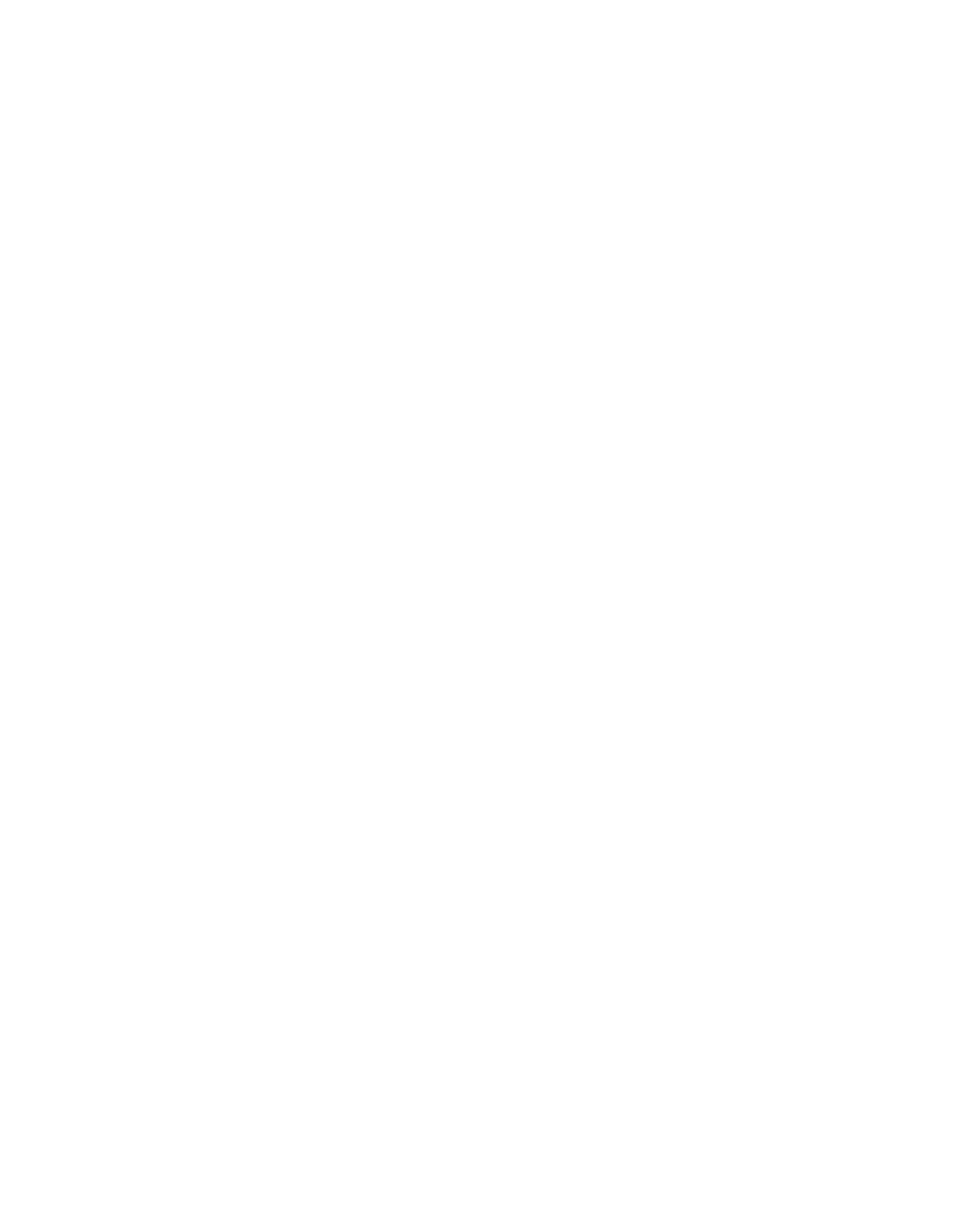| ক' Outlands |                    |
|-------------|--------------------|
|             | College of Heralds |
|             | Society Name       |

#### **Device Submission Form**

| Society Name                                                                                             |                           | <b>Action Type</b>                    |  |  |
|----------------------------------------------------------------------------------------------------------|---------------------------|---------------------------------------|--|--|
|                                                                                                          | This name is (pick one):  | <b>New</b><br><b>Resubmission</b>     |  |  |
|                                                                                                          |                           | Kingdom                               |  |  |
|                                                                                                          | previously submitted from | Laurel<br>Change, if registered:      |  |  |
|                                                                                                          | the Kingdom of            | release old device<br>retain as badge |  |  |
|                                                                                                          |                           | Appeal (attach justification)         |  |  |
|                                                                                                          |                           | Other (specify)                       |  |  |
|                                                                                                          |                           |                                       |  |  |
| If using any restricted charges, please give Kingdom<br>and date of eligibility for that charge.         |                           |                                       |  |  |
| Proposed Blazon (Consult a herald if possible. Use<br>plain English if you don't know how to blazon.)    |                           |                                       |  |  |
| Blazon as submitted on Lol<br>(Kingdom Use Only)<br>I understand that with my submission I automatically |                           |                                       |  |  |
| for Creative Anachronism to use my artwork and am<br>and scribal purposes.                               |                           |                                       |  |  |

Instructions: Give 2 line only drawings and 4 color copies to your local herald. Make checks payable to your local branch and put "heraldic submission" in the Memo line.

|         | Amount Received   Date Received   Action Taken |  | Amount Forwarded   Date Forwarded |  |
|---------|------------------------------------------------|--|-----------------------------------|--|
| Local   |                                                |  |                                   |  |
| Kingdom |                                                |  |                                   |  |
| Laurel  |                                                |  |                                   |  |

Laurely, 2.0;Outlands v1.0 (Laurel Approved [23 Jul 2006])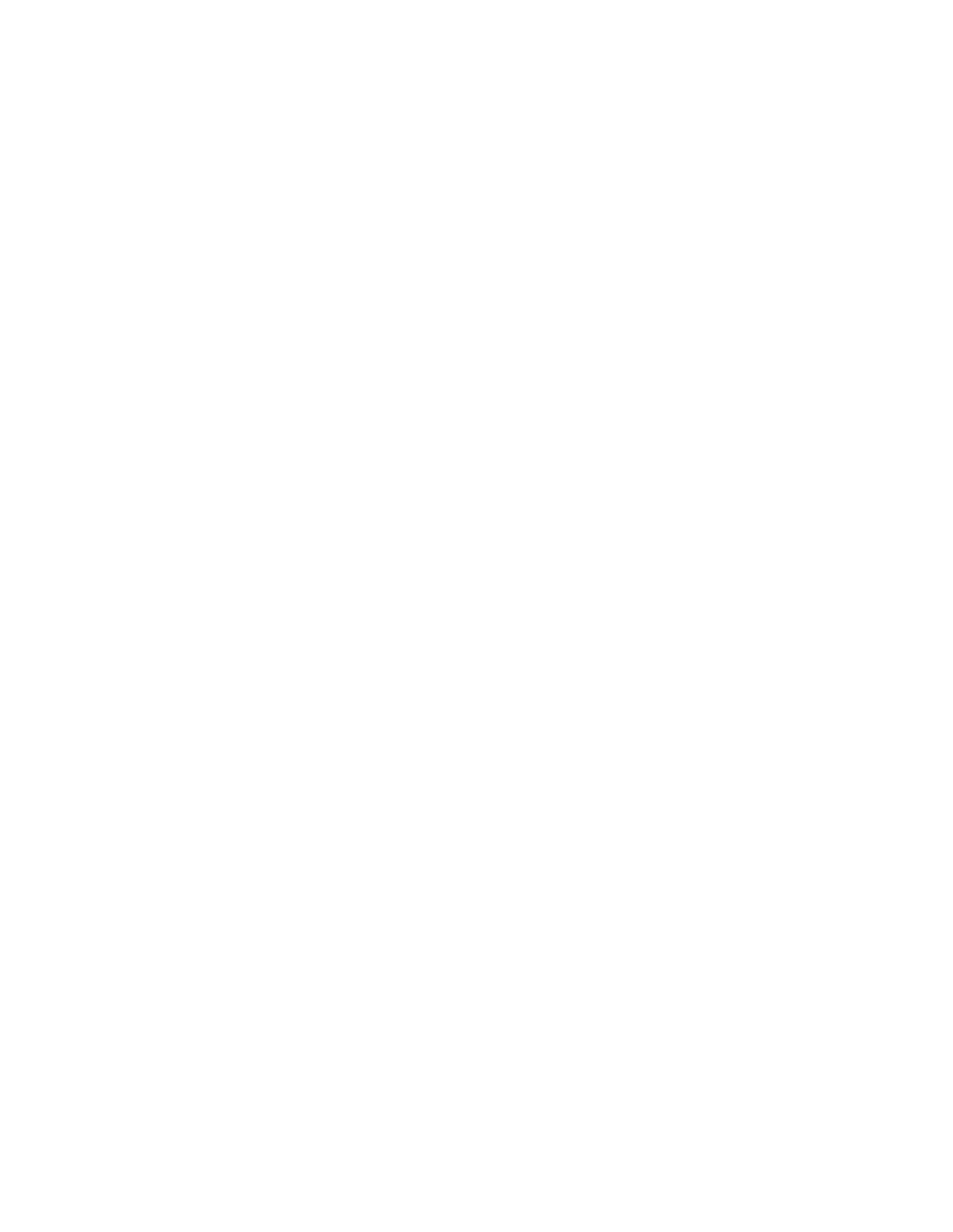| <b>v</b> Outlands                                                                                     |                                                         | <b>Device Submission Form</b>                                                            |
|-------------------------------------------------------------------------------------------------------|---------------------------------------------------------|------------------------------------------------------------------------------------------|
| College of Heralds                                                                                    |                                                         | Lozenge<br><b>Action Type</b>                                                            |
|                                                                                                       |                                                         | INew                                                                                     |
|                                                                                                       | already registered                                      | Resubmission<br>Kingdom                                                                  |
|                                                                                                       | submitted with this device<br>previously submitted from | Laurel<br>Change, if registered:                                                         |
|                                                                                                       | the Kingdom of                                          | release old device<br>retain as badge                                                    |
|                                                                                                       |                                                         | Appeal (attach justification)                                                            |
|                                                                                                       |                                                         | Other (specify)                                                                          |
|                                                                                                       |                                                         |                                                                                          |
| If using any restricted charges, please give Kingdom<br>and date of eligibility for that charge.      |                                                         |                                                                                          |
| Proposed Blazon (Consult a herald if possible. Use<br>plain English if you don't know how to blazon.) |                                                         |                                                                                          |
| Blazon as submitted on Lol<br>(Kingdom Use Only)                                                      |                                                         | (Note: the lozenge shape should                                                          |
| I understand that with my submission I automatically give permission for the Society                  |                                                         | be approximately 5 inches<br>(12.7cm) wide and 6 inches (15.2)<br>cm) tall when printed) |

I understand that with my submission I automatically give permission for the Society<br>for Creative Anachronism to use my artwork and armory for any and all internal heraldic and scribal purposes.

Instructions: Give 2 line only drawings and 4 color copies to your local herald. Make checks payable to your local branch and put "heraldic submission" in the Memo line.

|         | Amount Received   Date Received   Action Taken |  | Amount Forwarded   Date Forwarded |  |
|---------|------------------------------------------------|--|-----------------------------------|--|
| Local   |                                                |  |                                   |  |
| Kingdom |                                                |  |                                   |  |
| Laurel  |                                                |  |                                   |  |

Laurel v. 2.0; Outlands v1.0 (Laurel Approved [23 Jul 2006])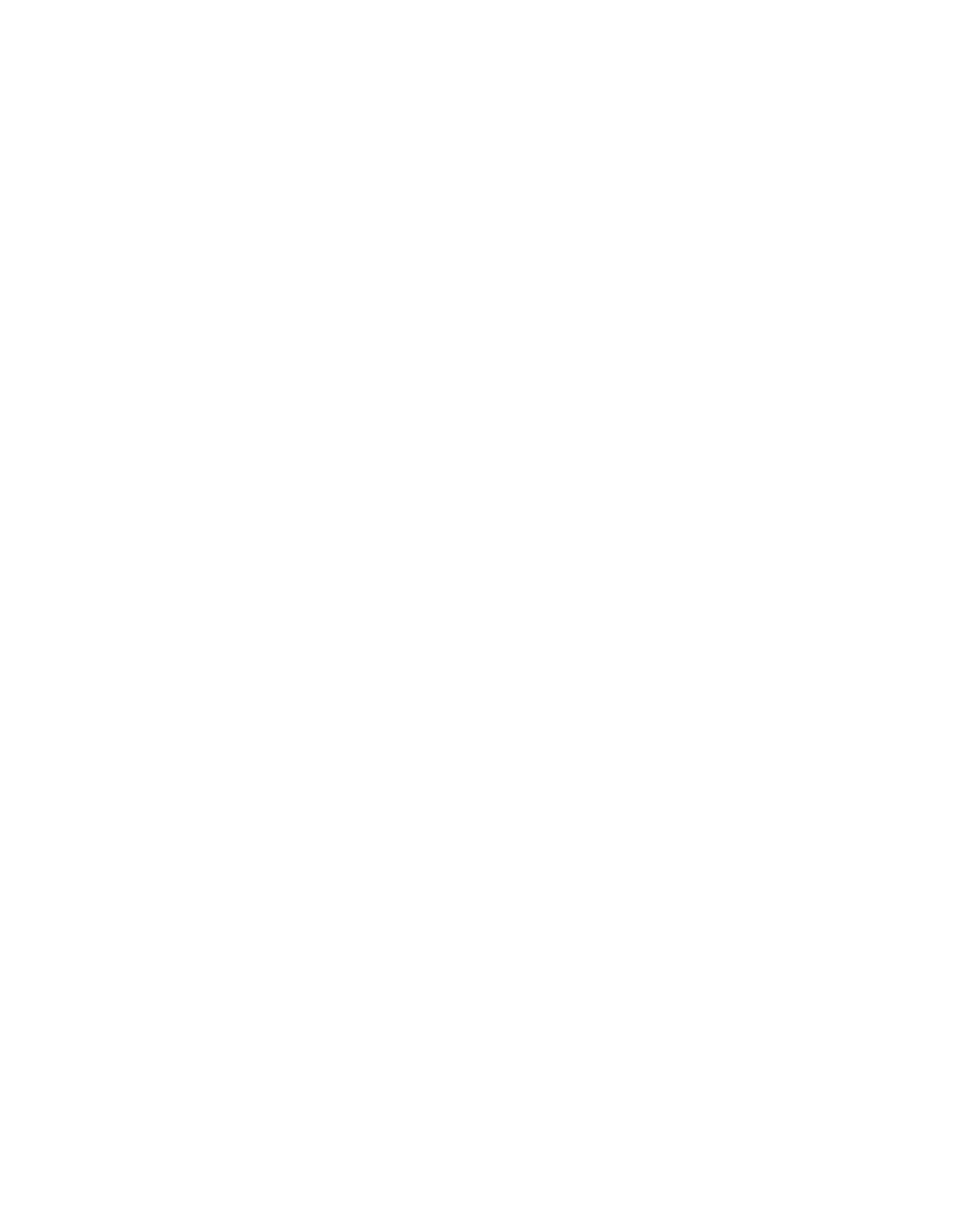| College of Heralds<br><b>Society Name</b>                                                             |                              |                                                                                         | <b>Action Type</b><br><b>New</b>                     |
|-------------------------------------------------------------------------------------------------------|------------------------------|-----------------------------------------------------------------------------------------|------------------------------------------------------|
|                                                                                                       |                              |                                                                                         | 1Resubmission<br>Kingdom                             |
|                                                                                                       |                              | already registered                                                                      | l Laurel                                             |
|                                                                                                       |                              | submitted with this device<br>previously submitted from                                 | Change, if registered:<br>□ release old badge        |
|                                                                                                       |                              | the Kingdom of                                                                          |                                                      |
|                                                                                                       |                              |                                                                                         | retain old badge(s)<br>Appeal (attach justification) |
|                                                                                                       |                              |                                                                                         | Other (specify)                                      |
|                                                                                                       |                              |                                                                                         |                                                      |
| If using any restricted charges, please give Kingdom<br>and date of eligibility for that charge.      | Is this badge jointly owned? | No<br>l lYes t                                                                          |                                                      |
|                                                                                                       |                              | (Note: the square below should be approximately 4.5 inches (11.4 cm) wide when printed) |                                                      |
| Check here for a fieldless badge                                                                      |                              |                                                                                         |                                                      |
| (no particular background)                                                                            |                              |                                                                                         |                                                      |
| Proposed Blazon (Consult a herald if possible, Use<br>plain English if you don't know how to blazon.) |                              |                                                                                         |                                                      |
|                                                                                                       |                              |                                                                                         |                                                      |
|                                                                                                       |                              |                                                                                         |                                                      |
|                                                                                                       |                              |                                                                                         |                                                      |
|                                                                                                       |                              |                                                                                         |                                                      |
|                                                                                                       |                              |                                                                                         |                                                      |
|                                                                                                       |                              |                                                                                         |                                                      |
|                                                                                                       |                              |                                                                                         |                                                      |
| Blazon as submitted on Lol<br>(Kingdom Use Only)                                                      |                              |                                                                                         |                                                      |
|                                                                                                       |                              |                                                                                         |                                                      |
|                                                                                                       |                              |                                                                                         |                                                      |
|                                                                                                       |                              |                                                                                         |                                                      |
|                                                                                                       |                              |                                                                                         |                                                      |
|                                                                                                       |                              |                                                                                         |                                                      |
|                                                                                                       |                              |                                                                                         |                                                      |
|                                                                                                       |                              |                                                                                         |                                                      |
|                                                                                                       |                              |                                                                                         |                                                      |
|                                                                                                       |                              |                                                                                         |                                                      |
|                                                                                                       |                              |                                                                                         |                                                      |
|                                                                                                       |                              |                                                                                         |                                                      |

I understand that with my submission I automatically give permission for the Society for Creative Anachronism to use my artwork and armory for any and all<br>internal heraldic and scribal purposes.<br>Instructions: Give 2 line o

Memo line.

|         | Amount Received   Date Received   Action Taken |  | Amount Forwarded   Date Forwarded |  |
|---------|------------------------------------------------|--|-----------------------------------|--|
| Local   |                                                |  |                                   |  |
| Kingdom |                                                |  |                                   |  |
| Laurel  |                                                |  |                                   |  |

Laurel v. 2.0;Outlands v1.0 (Laurel Approved [23 Jul 2006])